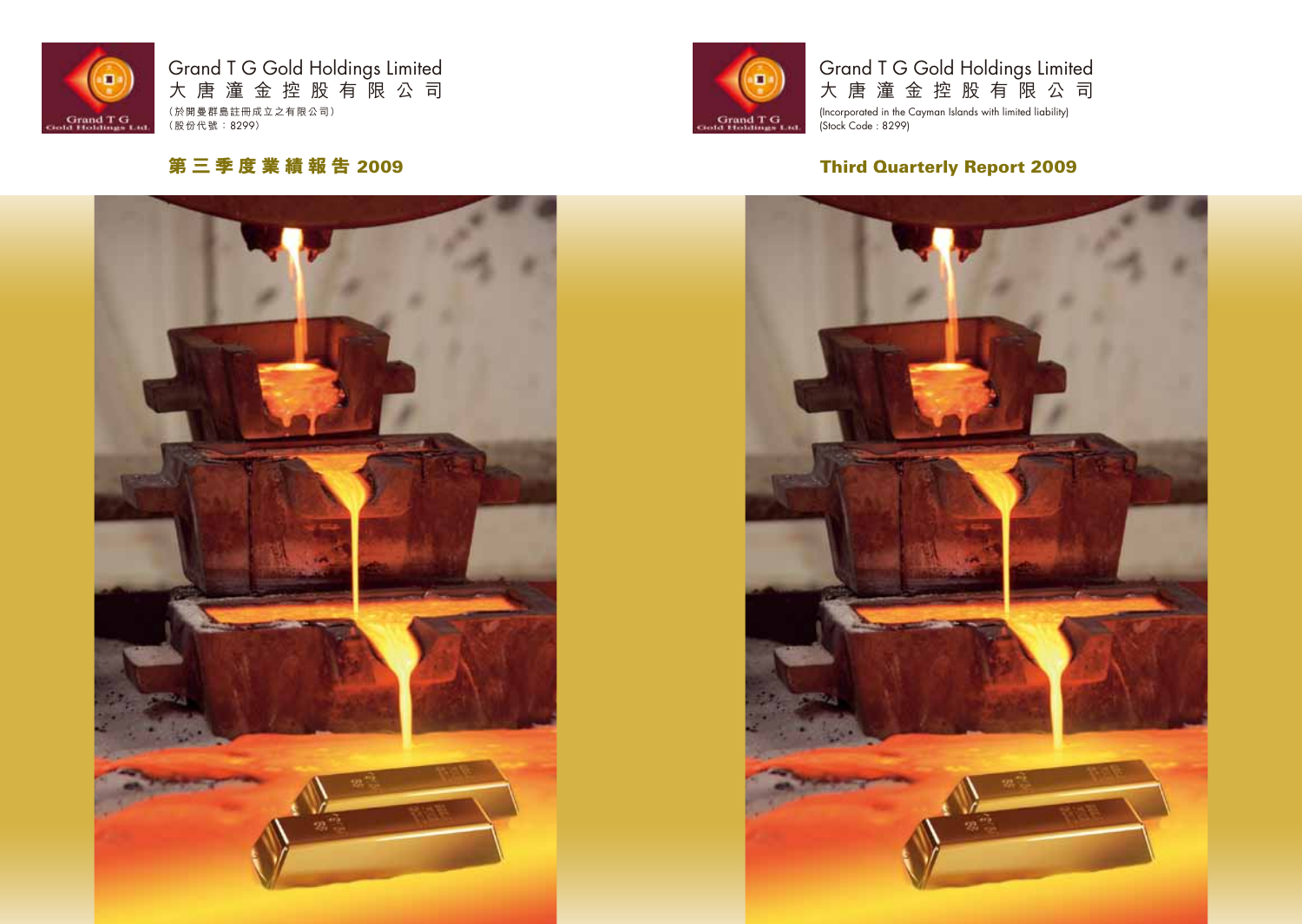# **CHARACTERISTICS OF THE GROWTH ENTERPRISE MARKET ("GEM") OF THE STOCK EXCHANGE OF HONG KONG LIMITED (THE "STOCK EXCHANGE")**

**GEM has been positioned as a market designed to accommodate companies to which a higher investment risk may be attached than other companies listed on the Stock Exchange. Prospective investors should be aware of the potential risks of investing in such companies and should make the decision to invest only after due and careful consideration. The greater risk profile and other characteristics of GEM mean that it is a market more suited to professional and other sophisticated investors.**

**Given the emerging nature of companies listed on GEM, there is a risk that securities traded on GEM may be more susceptible to high market volatility than securities traded on the Main Board and no assurance is given that there will be a liquid market in the securities traded on GEM.**

Hong Kong Exchanges and Clearing Limited and the Stock Exchange take no responsibility for the contents of this report, make no representation as to its accuracy or completeness and expressly disclaim any liability whatsoever for any loss howsoever arising from or in reliance upon the whole or any part of the contents of this report.

This report, for which the directors (the "Directors") of Grand T G Gold Holdings Limited (the "Company") collectively and individually accept full responsibility, includes particulars given in compliance with the Rules Governing the Listing of Securities on the Growth Enterprise Market of the Stock Exchange (the "GEM Listing Rules") for the purpose of giving information with regard to the Company. The Directors, having made all reasonable enquiries, confirm that, to the best of their knowledge and belief: (i) the information contained in this report is accurate and complete in all material respects and not misleading; (ii) there are no other matters the omission of which would make any statement in this report misleading; and (iii) all opinions expressed in this report have been arrived at after due and careful consideration and are founded on bases and assumptions that are fair and reasonable.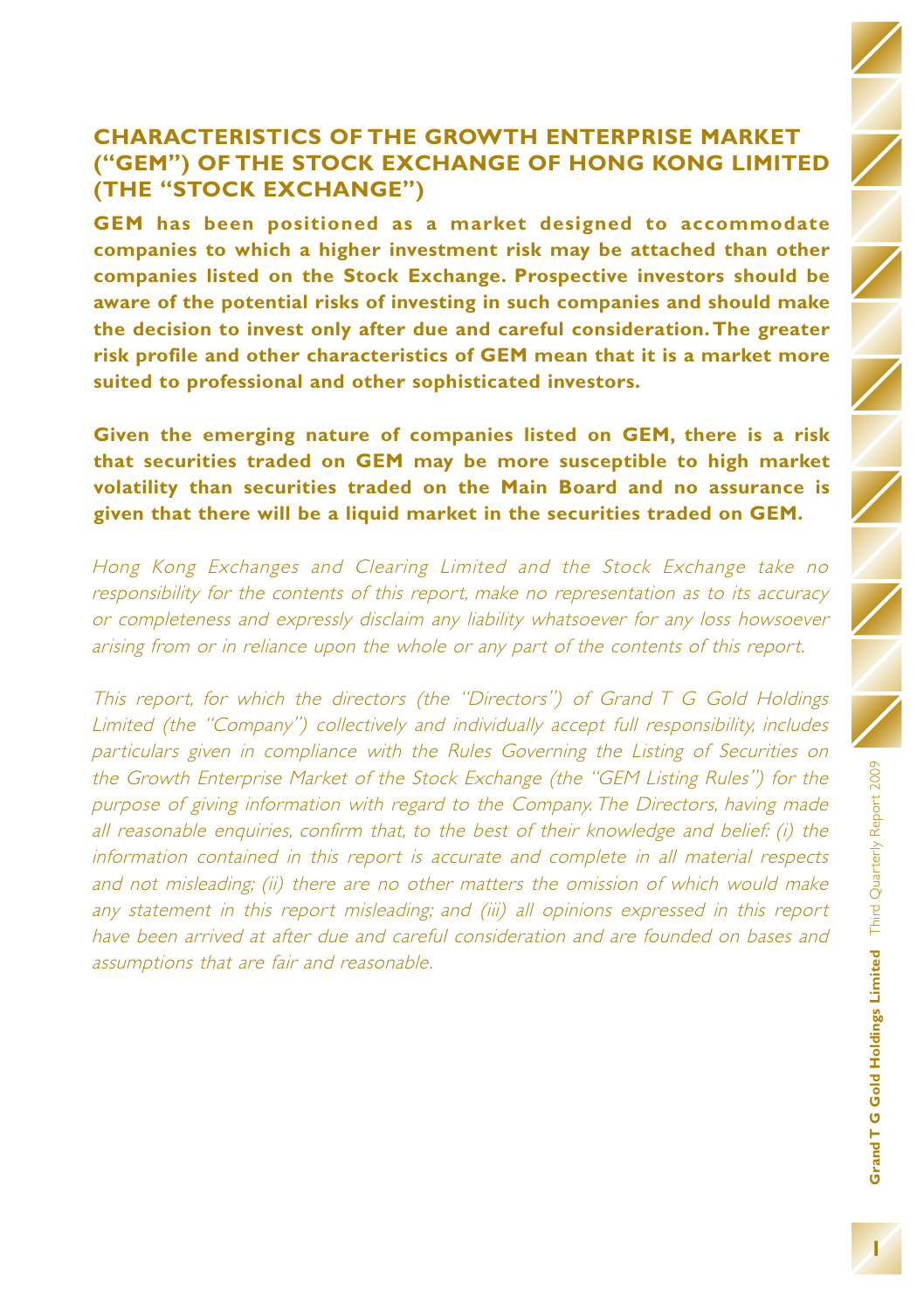The board of directors (the "Board") of the Company announces the unaudited consolidated results of the Company and its subsidiaries (collectively referred to as the "Group") for the nine months ended 31 December 2009, together with the comparative unaudited figures for the nine months ended 31 December 2008 (the "Corresponding Period"), as follows:

# **CONDENSED CONSOLIDATED INCOME STATEMENT**

|                                                                                       |                | (Unaudited)<br><b>Nine months ended</b><br><b>31 December</b> |                         | (Unaudited)<br><b>Three months ended</b><br><b>31 December</b> |                         |  |
|---------------------------------------------------------------------------------------|----------------|---------------------------------------------------------------|-------------------------|----------------------------------------------------------------|-------------------------|--|
|                                                                                       | <b>Note</b>    | 2009<br><b>HK\$'000</b>                                       | 2008<br><b>HK\$'000</b> | 2009<br><b>HK\$'000</b>                                        | 2008<br><b>HK\$'000</b> |  |
| <b>Continuing Operations</b><br>Revenue                                               | $\overline{3}$ | 54,043                                                        | 37,044                  | 36,670                                                         | 524                     |  |
| Cost of sales                                                                         |                | (16, 860)                                                     | (18,961)                | (7,509)                                                        | (616)                   |  |
| Gross profit                                                                          |                | 37,183                                                        | 18,083                  | 29,161                                                         | (92)                    |  |
| Other income<br>Share-based payment                                                   |                | 1,829                                                         | 9                       | (520)                                                          | 8                       |  |
| expenses<br>Administrative expenses                                                   |                | (10,681)<br>(27, 481)                                         | (14,505)                | (10,681)<br>(10, 192)                                          | (9, 173)                |  |
| Operating profit/(loss)<br>Finance costs                                              | 4<br>5         | 850<br>(17, 741)                                              | 3.587<br>(16,516)       | 7,768<br>7,619                                                 | (9,257)<br>(5, 383)     |  |
| (Loss)/profit before taxation                                                         |                | (16, 891)                                                     | (12,929)                | 15,387                                                         | (14,640)                |  |
| <b>Taxation</b>                                                                       | 6              | (7, 472)                                                      |                         | (7, 472)                                                       |                         |  |
| (Loss)/profit for the period<br>from continuing operations                            |                | (24, 363)                                                     | (12,929)                | 7,915                                                          | (14,640)                |  |
| <b>Discontinued Operation</b><br>Loss for the period from<br>a discontinued operation | 7              | (7, 353)                                                      | (8,698)                 | (2, 128)                                                       | (5,878)                 |  |
| (Loss)/profit for the period                                                          |                | (31,716)                                                      | (21,627)                | 5,787                                                          | (20,518)                |  |
| Attributable to:<br>Shareholders of                                                   |                |                                                               |                         |                                                                |                         |  |
| the Company<br>Minority interests                                                     |                | (37, 644)<br>5,928                                            | (24,604)<br>2,977       | 774<br>5,013                                                   | (18, 819)<br>(1,699)    |  |
| (Loss)/profit for the period                                                          |                | (31,716)                                                      | (21,627)                | 5,787                                                          | (20,518)                |  |
| <b>Dividends</b>                                                                      | 8              |                                                               |                         |                                                                |                         |  |
| (Loss)/earnings per share                                                             | 9              | <b>HK Cents</b>                                               | <b>HK Cents</b>         | <b>HK Cents</b>                                                | <b>HK</b> Cents         |  |
| <b>Basic</b><br><b>Diluted</b>                                                        |                | (1.27)<br>N/A                                                 | (1.58)<br>N/A           | 0.02<br>N/A                                                    | (1.00)<br>N/A           |  |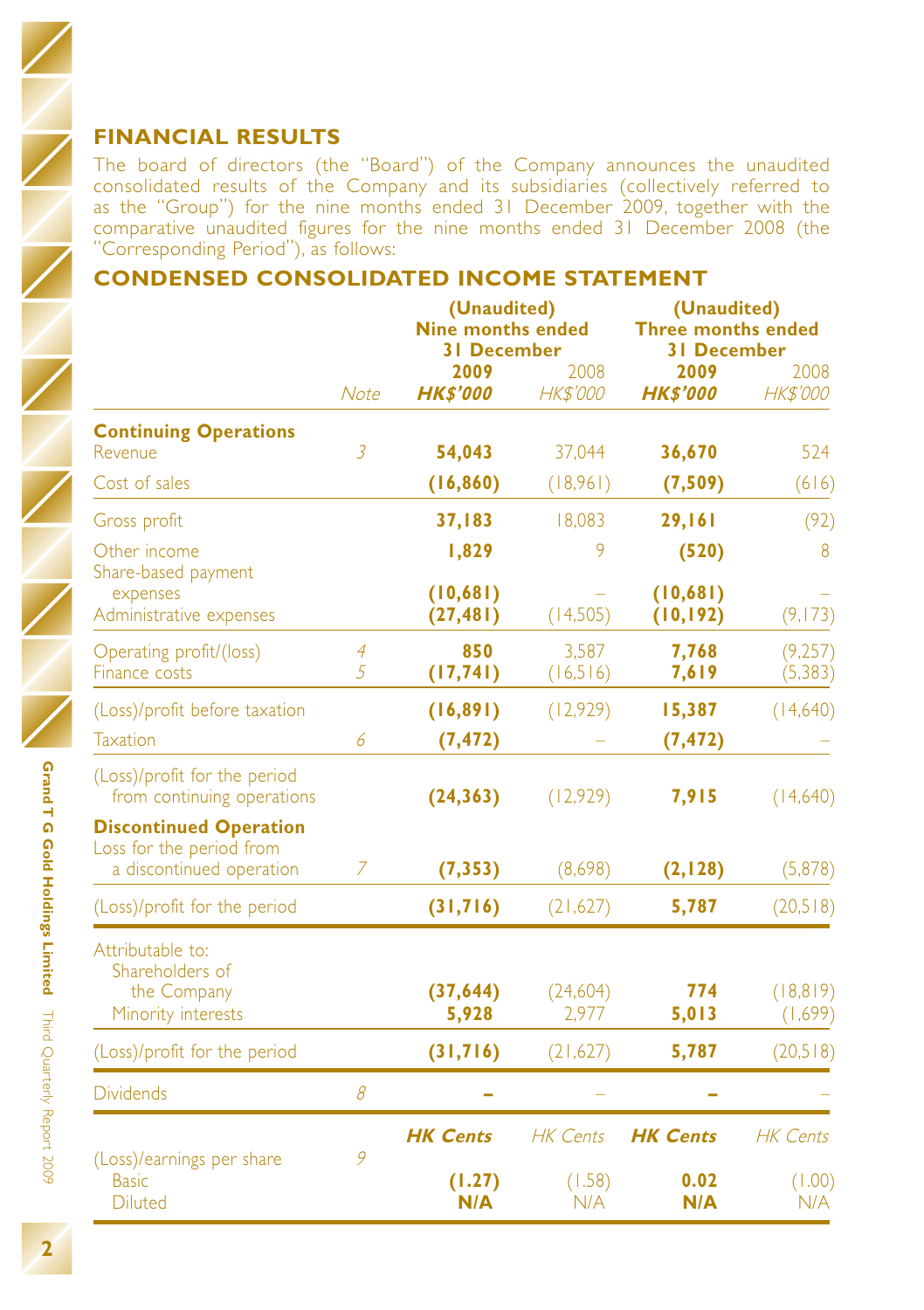# **CONDENSED CONSOLIDATED STATEMENT OF COMPREHENSIVE INCOME**

|                                                                                         |             | (Unaudited)<br><b>Nine months ended</b> |           | (Unaudited)<br><b>Three months ended</b><br><b>31 December</b> |                 |  |
|-----------------------------------------------------------------------------------------|-------------|-----------------------------------------|-----------|----------------------------------------------------------------|-----------------|--|
|                                                                                         |             | <b>31 December</b>                      |           |                                                                |                 |  |
|                                                                                         |             | 2009                                    | 2008      | 2009                                                           | 2008            |  |
|                                                                                         | <b>Note</b> | <b>HK\$'000</b>                         | HK\$'000  | <b>HK\$'000</b>                                                | <b>HK\$'000</b> |  |
| (Loss)/profit for the period<br>Other comprehensive income:                             |             | (31,716)                                | (21,627)  | 5,787                                                          | (20,518)        |  |
| Exchange differences arising<br>from translation of financial<br>statements of overseas |             |                                         |           |                                                                |                 |  |
| subsidiaries                                                                            |             | 435                                     | П         | 101                                                            | (1,527)         |  |
| Total comprehensive income                                                              |             |                                         |           |                                                                |                 |  |
| for the period                                                                          |             | (31, 281)                               | (21, 616) | 5,888                                                          | (22,045)        |  |
| Total comprehensive income<br>attributable to:                                          |             |                                         |           |                                                                |                 |  |
| Equity holders of                                                                       |             |                                         |           |                                                                |                 |  |
| the Company                                                                             |             | (37, 209)                               | (24, 593) | 875                                                            | (20, 346)       |  |
| Minority interests                                                                      |             | 5,928                                   | 2,977     | 5,013                                                          | (1,699)         |  |
|                                                                                         |             | (31, 281)                               | (21, 616) | 5,888                                                          | (22,045)        |  |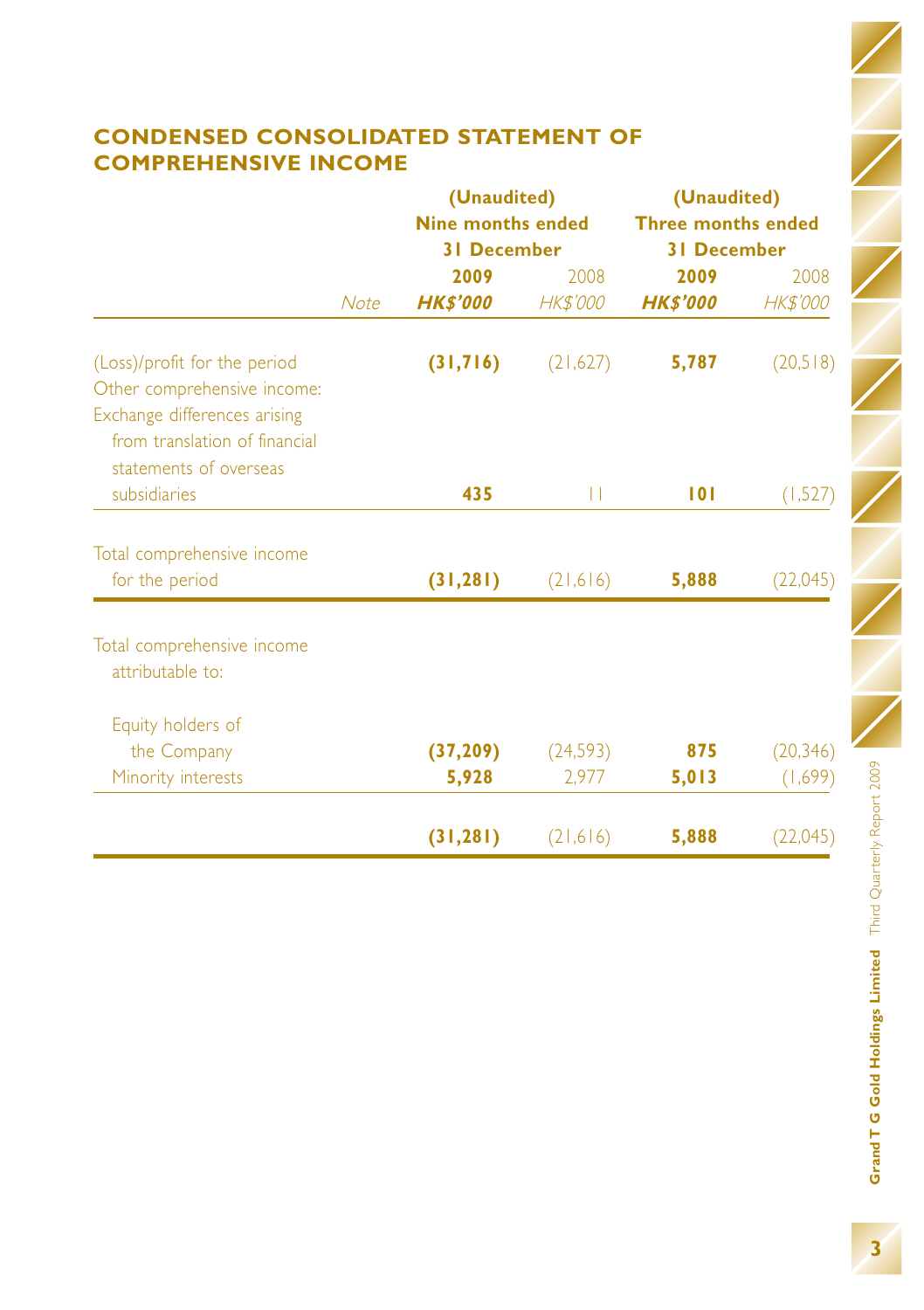### **NOTES TO UNAUDITED CONSOLIDATED RESULTS**

For the nine months ended 31 December 2009

#### **1. GENERAL INFORMATION**

The Group is principally engaged in gold exploration, mining and mineral processing in the People's Republic of China (the "PRC") (the "Gold Mining Division"). It also had a discontinued business in the design, manufacture and distribution of desktop personal computer display cards (the "PC Component Division") which has been disposed of subsequent to the period under review.

#### **2. BASIS OF PREPARATION**

The unaudited consolidated results of the Group for the nine months ended 31 December 2009 have been prepared in accordance with the Hong Kong Financial Reporting Standards ("HKFRSs"), which collective term includes all applicable individual HKFRSs, Hong Kong Accounting Standards ("HKASs") and Interpretations issued by the Hong Kong Institute of Certified Public Accountants and the disclosure requirements of the GEM Listing Rules. The accounting policies adopted in preparing the unaudited consolidated results of the Group are consistent with those followed in the annual financial statements for the year ended 31 March 2009.

The preparation of the Group's unaudited consolidated results requires management to make judgements, estimates and assumptions that affect the application of policies, classification and reported amounts of income and expenses on a year to date basis. Actual results may differ from these estimates.

The Group has adopted all the new and amended HKFRSs, amendments and interpretations which are first effective for the current accounting period of and relevant to the Group. Save for the HKFRS mentioned below, the adoption of new and amended HKFRSs had no material effect on how the unaudited consolidated results for the current or prior accounting periods have been prepared and presented.

The adoption of HKAS1 (Revised 2007) makes certain changes to the format and titles of the primary financial statements and to the presentation of some items within these statements. It also gives rise to additional disclosures. The measurement and recognition of the Group's assets, liabilities, income and expenses is unchanged. However, some items that were recognised directly in equity are now recognised in other comprehensive income. HKAS1 affects the presentation of owners changes in equity and introduces a "Statement of comprehensive income". Comparatives have been restated to conform with the revised standard.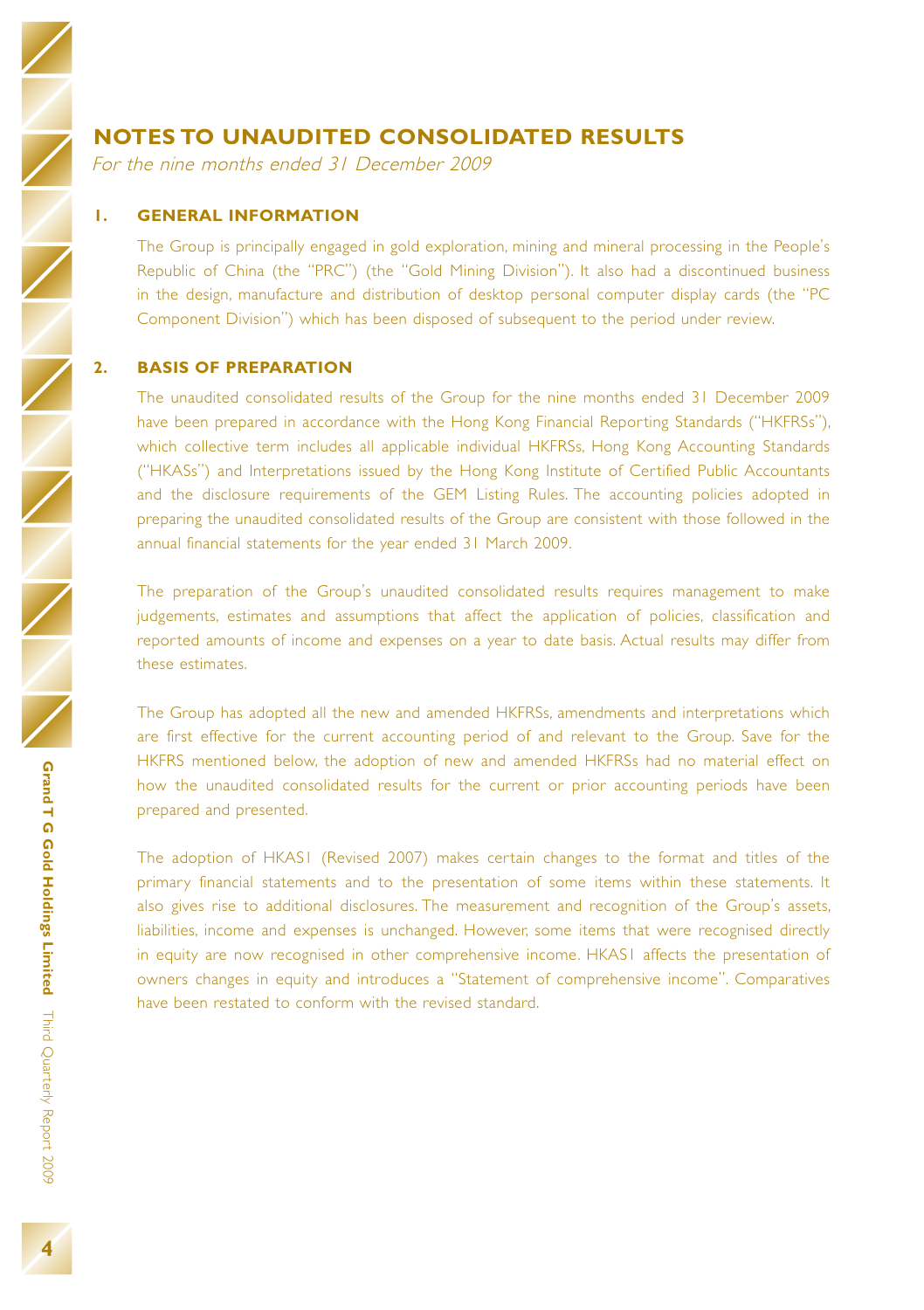#### **3. REVENUE AND SEGMENTAL INFORMATION**

Business segment information is chosen as the primary reporting format because this is more relevant to the Group in making operating and financial decisions. Segment information by business segment is presented as follows:

|                                  | <b>Continuing operations</b><br>Gold |                                     |                                 | <b>Discontinued</b><br>operations<br>PC |                                 |
|----------------------------------|--------------------------------------|-------------------------------------|---------------------------------|-----------------------------------------|---------------------------------|
|                                  | <b>Mining</b><br><b>HK\$'000</b>     | <b>Corporate</b><br><b>HK\$'000</b> | <b>Total</b><br><b>HK\$'000</b> | <b>Component</b><br><b>HK\$'000</b>     | <b>Total</b><br><b>HK\$'000</b> |
| Segment revenue:                 |                                      |                                     |                                 |                                         |                                 |
| Turnover for external customers  | 54,043                               |                                     | 54,043                          | 32,834                                  | 86,877                          |
| Gross profit before depreciation |                                      |                                     |                                 |                                         |                                 |
| and amortisation                 | 41,285                               |                                     | 41,285                          | 2,172                                   | 43,457                          |
| Other income                     | 1,829                                |                                     | 1,829                           | 1,261                                   | 3,090                           |
| Operating expenses               | (9, 239)                             | (28, 923)                           | (38, 162)                       | (8, 011)                                | (46, 173)                       |
|                                  | 33,875                               | (28, 923)                           | 4,952                           | (4, 578)                                | 374                             |
| Depreciation and amortisation    | (4, 102)                             |                                     | (4, 102)                        | (2, 751)                                | (6, 853)                        |
| Segment results                  | 29,773                               | (28, 923)                           | 850                             | (7, 329)                                | (6, 479)                        |
| Finance costs                    |                                      |                                     | (17, 741)                       |                                         | (17, 741)                       |
| (Loss)/profit before taxation    |                                      |                                     | (16, 891)                       | (7, 329)                                | (24, 220)                       |
| <b>Taxation</b>                  |                                      |                                     | (7, 472)                        | (24)                                    | (7, 496)                        |
| (Loss)/profit after taxation     |                                      |                                     | (24, 363)                       | (7, 353)                                | (31,716)                        |
| Minority interest                |                                      |                                     | (5,928)                         |                                         | (5,928)                         |
| Net (loss)/profit for the period |                                      |                                     | (30, 291)                       | (7, 353)                                | (37, 644)                       |

### **For the nine months ended 31 December 2009 (unaudited)**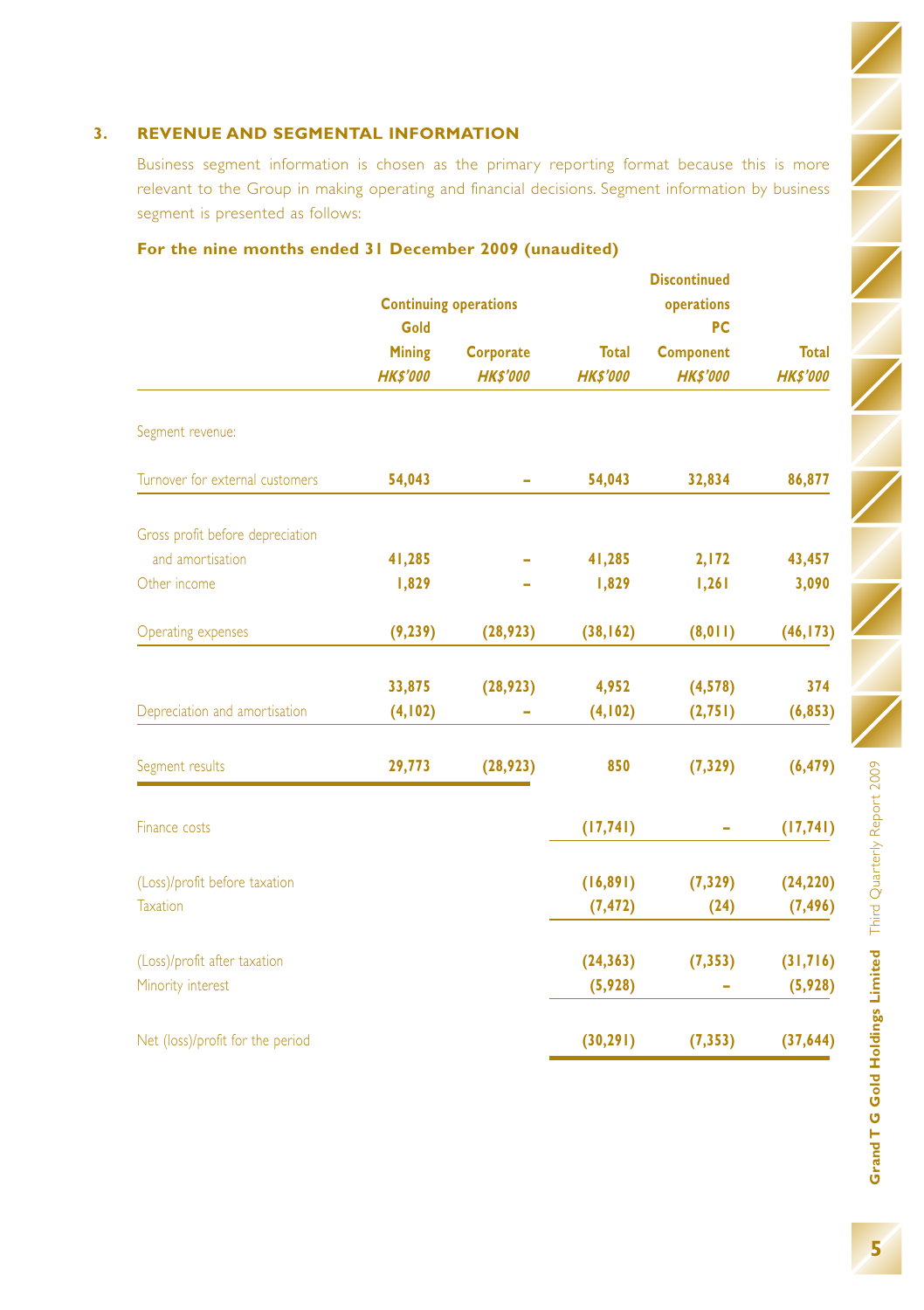# **3. REVENUE AND SEGMENTAL INFORMATION** (Continued)

### **For the nine months ended 31 December 2008 (unaudited)**

|                                                  |                       |                 |                 | Discontinued     |                    |  |
|--------------------------------------------------|-----------------------|-----------------|-----------------|------------------|--------------------|--|
|                                                  | Continuing operations |                 |                 | operations       |                    |  |
|                                                  | Gold                  |                 |                 |                  |                    |  |
|                                                  | Mining                | Corporate       | Total           | Component        | Total              |  |
|                                                  | <b>HK\$'000</b>       | <b>HK\$'000</b> | <b>HK\$'000</b> | <b>HK\$'000</b>  | <b>HK\$'000</b>    |  |
| Segment revenue:                                 |                       |                 |                 |                  |                    |  |
| Turnover for external customers                  | 37,044                | ۰               | 37,044          | 87,175           | 124,219            |  |
| Gross profit before depreciation                 |                       |                 |                 |                  |                    |  |
| and amortisation                                 | 23,486                |                 | 23,486          | 1,292            | 24,778             |  |
| Other income                                     | 9                     |                 | 9               | 59               | 68                 |  |
| Operating expenses                               | (10,792)              | (3,713)         | (14,505)        | (6,800)          | (21, 305)          |  |
|                                                  | 12,703                | (3,713)         | 8,990           | (5, 449)         | 3,541              |  |
| Depreciation and amortisation                    | (5,403)               |                 | (5,403)         | (3,073)          | (8, 476)           |  |
| Segment results                                  | 7,300                 | (3,713)         | 3,587           | (8,522)          | (4,935)            |  |
| Finance costs                                    |                       |                 | (16,516)        |                  | (16,516)           |  |
| (Loss)/profit before taxation<br><b>Taxation</b> |                       |                 | (12,929)        | (8,522)<br>(176) | (21, 451)<br>(176) |  |
|                                                  |                       |                 |                 |                  |                    |  |
| (Loss)/profit after taxation                     |                       |                 | (12,929)        | (8,698)          | (21,627)           |  |
| Minority interest                                |                       |                 | (2,977)         |                  | (2,977)            |  |
| Net (loss)/profit for the period                 |                       |                 | (15,906)        | (8,698)          | (24,604)           |  |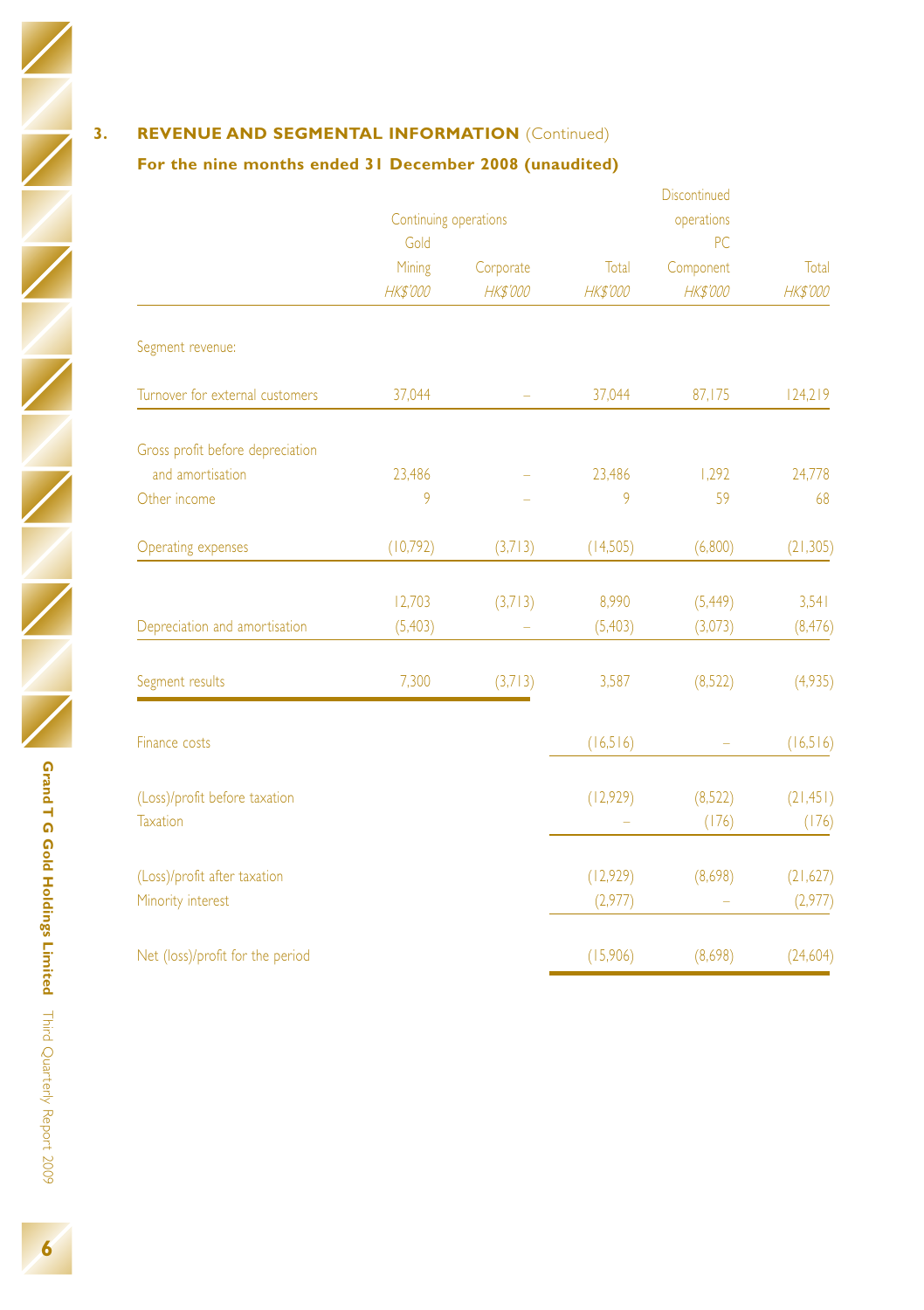# **4. OPERATING PROFIT/(LOSS)**

Operating profit/(loss) is stated after charging the following:

|                                                             | (Unaudited)<br><b>Nine months ended</b><br><b>31 December</b> |                         | (Unaudited)<br><b>Three months ended</b><br><b>31 December</b> |                         |
|-------------------------------------------------------------|---------------------------------------------------------------|-------------------------|----------------------------------------------------------------|-------------------------|
|                                                             | 2009<br><b>HK\$'000</b>                                       | 2008<br><b>HK\$'000</b> | 2009<br><b>HKS'000</b>                                         | 2008<br><b>HK\$'000</b> |
| Cost of inventories sold                                    | 12,758                                                        | 13,558                  | 6,165                                                          | 605                     |
| Amortisation of intangible assets                           | 3,890                                                         | 5.214                   | 1,329                                                          | 1,973                   |
| Depreciation                                                | 212                                                           | 189                     | 71                                                             | 340                     |
| Operating lease rentals in respect of<br>land and buildings | 973                                                           | 732                     | 288                                                            | 732                     |
| Staff costs including directors'                            |                                                               |                         |                                                                |                         |
| emoluments                                                  | 9,140                                                         | 7.226                   | 3,057                                                          | 5.294                   |

### **5. FINANCE COSTS**

|                                        | (Unaudited)              |                 | (Unaudited)<br><b>Three months ended</b><br><b>31 December</b> |                 |  |
|----------------------------------------|--------------------------|-----------------|----------------------------------------------------------------|-----------------|--|
|                                        | <b>Nine months ended</b> |                 |                                                                |                 |  |
|                                        | <b>31 December</b>       |                 |                                                                |                 |  |
|                                        | 2009                     | 2008            | 2009                                                           | 2008            |  |
|                                        | <b>HKS'000</b>           | <b>HK\$'000</b> | <b>HKS'000</b>                                                 | <b>HK\$'000</b> |  |
| Amortisation of convertible bonds      | 7,609                    | 13,426          | (13, 759)                                                      | 4,314           |  |
| Interest on bank loans, overdrafts and |                          |                 |                                                                |                 |  |
| other borrowings                       | 7,785                    | 1.004           | 5,358                                                          | 287             |  |
| Interest on promissory note            | 2,347                    | 2.086           | 782                                                            | 782             |  |
|                                        | 17,741                   | 16.516          | (7,619)                                                        | 5,383           |  |

### **6. TAXATION**

|                       | (Unaudited)<br><b>Nine months ended</b><br><b>31 December</b> |                          | (Unaudited)<br><b>Three months ended</b><br><b>31 December</b> |                 |  |
|-----------------------|---------------------------------------------------------------|--------------------------|----------------------------------------------------------------|-----------------|--|
|                       |                                                               |                          |                                                                |                 |  |
|                       | 2009                                                          | 2008                     | 2009                                                           | 2008            |  |
|                       | <b>HK\$'000</b>                                               | <b>HK\$'000</b>          | <b>HK\$'000</b>                                                | <b>HK\$'000</b> |  |
| Hong Kong profits tax |                                                               | -                        |                                                                | -               |  |
| Overseas taxation     | 7,472                                                         | $\overline{\phantom{a}}$ | 7,472                                                          |                 |  |
|                       | 7,472                                                         | -                        | 7,472                                                          | -               |  |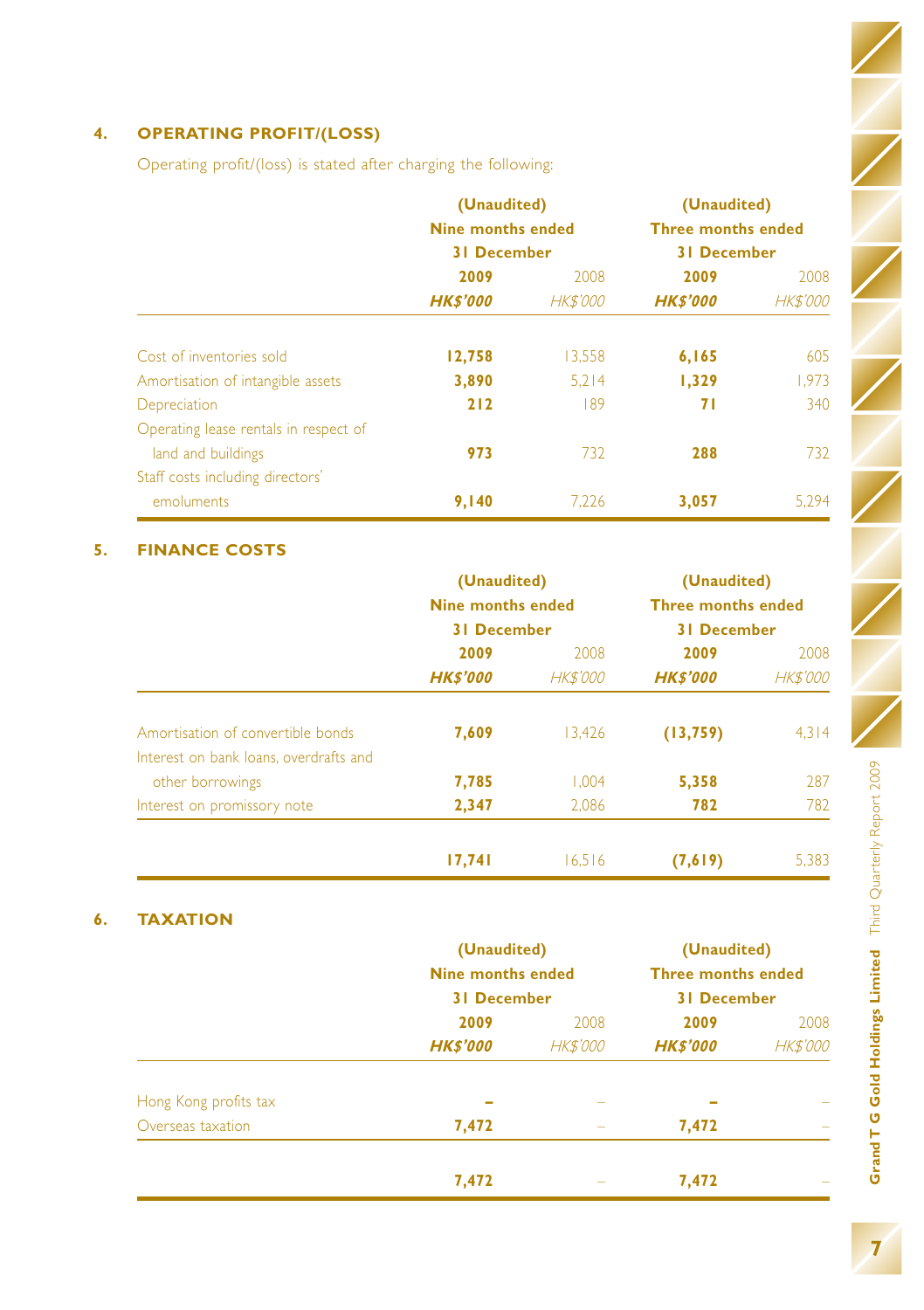No provision for Hong Kong profits tax has been made in the financial statements as the Group had no assessable profit for the period (2008: Nil).

Overseas taxation represents tax charges on the estimated assessable profits of subsidiaries operating overseas including the PRC, calculated at rates applicable in the respective jurisdictions for the period.

#### **7. DISCONTINUED OPERATION**

On 10 November 2009, the Company and Eagle Lane Holdings Limited, a company owned by Mr. Chan Hing Yin who is a former executive director of the Company, entered into a sale and purchase agreement involving the disposal of the entire issued share capital of Eagle Up Holdings Limited, a wholly owned subsidiary of the Company holding the Company's PC Component Division (the "Disposal"). The Group believes that the Disposal provides an opportunity for the Company to dispose of a weakening business and to streamline the businesses of the Group so that the Group can focus on its gold business which is also in line with the Company's business strategy. The Disposal was completed on 29 January 2010.

The unaudited results of the discontinued PC Component Division for the period are set out below. The income statement distinguishes discontinued operation from continuing operations, and comparative figures have been restated.

|                                     | (Unaudited)              |                 | (Unaudited)<br><b>Three months ended</b><br><b>31 December</b> |                 |  |
|-------------------------------------|--------------------------|-----------------|----------------------------------------------------------------|-----------------|--|
|                                     | <b>Nine months ended</b> |                 |                                                                |                 |  |
|                                     | <b>31 December</b>       |                 |                                                                |                 |  |
|                                     | 2009                     | 2008            | 2009                                                           | 2008            |  |
|                                     | <b>HK\$'000</b>          | <b>HK\$'000</b> | <b>HK\$'000</b>                                                | <b>HK\$'000</b> |  |
| Turnover                            | 32,834                   | 87,175          | 10,040                                                         | 15,883          |  |
| Cost of sales                       | (33, 413)                | (88,956)        | (10, 730)                                                      | (21, 366)       |  |
| <b>Gross loss</b>                   | (579)                    | (1,781)         | (690)                                                          | (5, 483)        |  |
| Other revenue                       | 1,261                    | 59              | 1,212                                                          | -5              |  |
| Selling and distribution expenses   | (97)                     | (524)           | (33)                                                           |                 |  |
| General and administrative expenses | (7, 914)                 | (6,276)         | (2,611)                                                        | (395)           |  |
| Loss before taxation from           |                          |                 |                                                                |                 |  |
| the discontinued operation          | (7, 329)                 | (8,522)         | (2, 122)                                                       | (5, 873)        |  |
| <b>Taxation</b>                     | (24)                     | (176)           | (6)                                                            | (5)             |  |
| Loss for the period from            |                          |                 |                                                                |                 |  |
| the discontinued operation          | (7, 353)                 | (8,698)         | (2,128)                                                        | (5,878)         |  |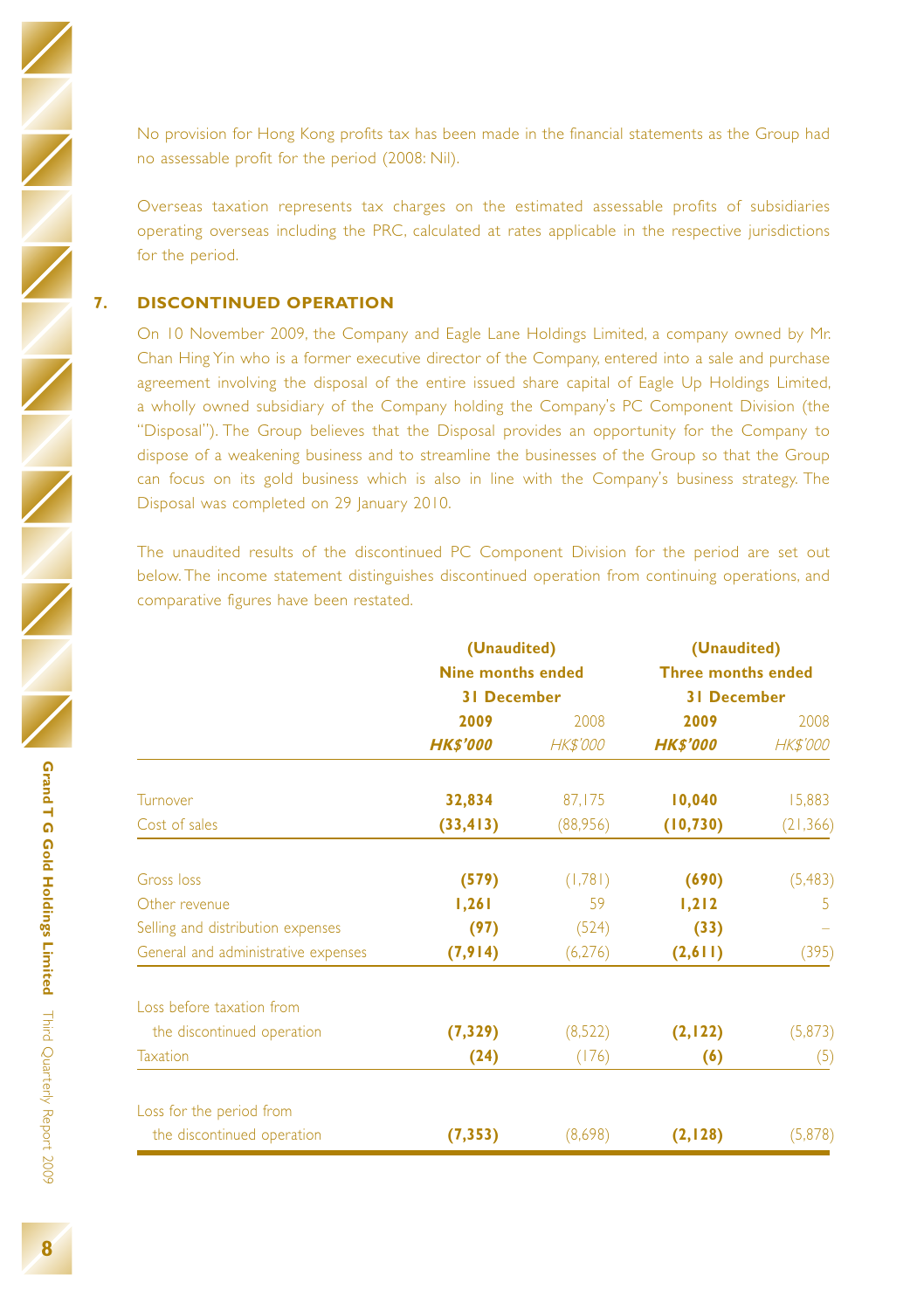#### **8. DIVIDENDS**

The Board does not recommend the payment of any dividend for the nine months ended 31 December 2009 (nine months ended 31 December 2008: Nil).

|                                              | (Unaudited)<br>Nine months ended |                 | (Unaudited)<br><b>Three months ended</b> |                 |
|----------------------------------------------|----------------------------------|-----------------|------------------------------------------|-----------------|
|                                              | <b>31 December</b>               |                 | <b>31 December</b>                       |                 |
|                                              | 2009                             | 2009<br>2008    |                                          | 2008            |
|                                              | <b>HK\$'000</b>                  | <b>HK\$'000</b> | <b>HK\$'000</b>                          | <b>HK\$'000</b> |
| (Loss)/profit attributable to equity holders |                                  |                 |                                          |                 |
| of the Company                               | (37, 644)                        | (24,604)        | 774                                      | 18,819          |
|                                              |                                  |                 | <b>Number of shares</b>                  |                 |
| Weighted average number of                   |                                  |                 |                                          |                 |
| ordinary shares in issue                     | 2,963,579,764                    | 1.560.717.584   | 3,691,544,440                            | 1.889.641.696   |
|                                              |                                  | (note)          |                                          | (note)          |

#### **9. (LOSS)/EARNINGS PER SHARE**

Note: The above weighted average number of ordinary shares for calculation of the basic earnings per share for the three months and the nine months ended 31 December 2008 have been adjusted to take into account the consolidation of four existing shares into one consolidated share of the Company as approved by the shareholders of the Company at an extraordinary general meeting on 4 May 2009.

No diluted earnings/(loss) per share have been presented for the three months and the nine months ended 31 December 2009 and those for the corresponding periods in 2008 as the share options and convertible bonds outstanding, if any, during the respective periods had an anti-dilutive effect on the basic earnings/(loss) per share for the relevant periods.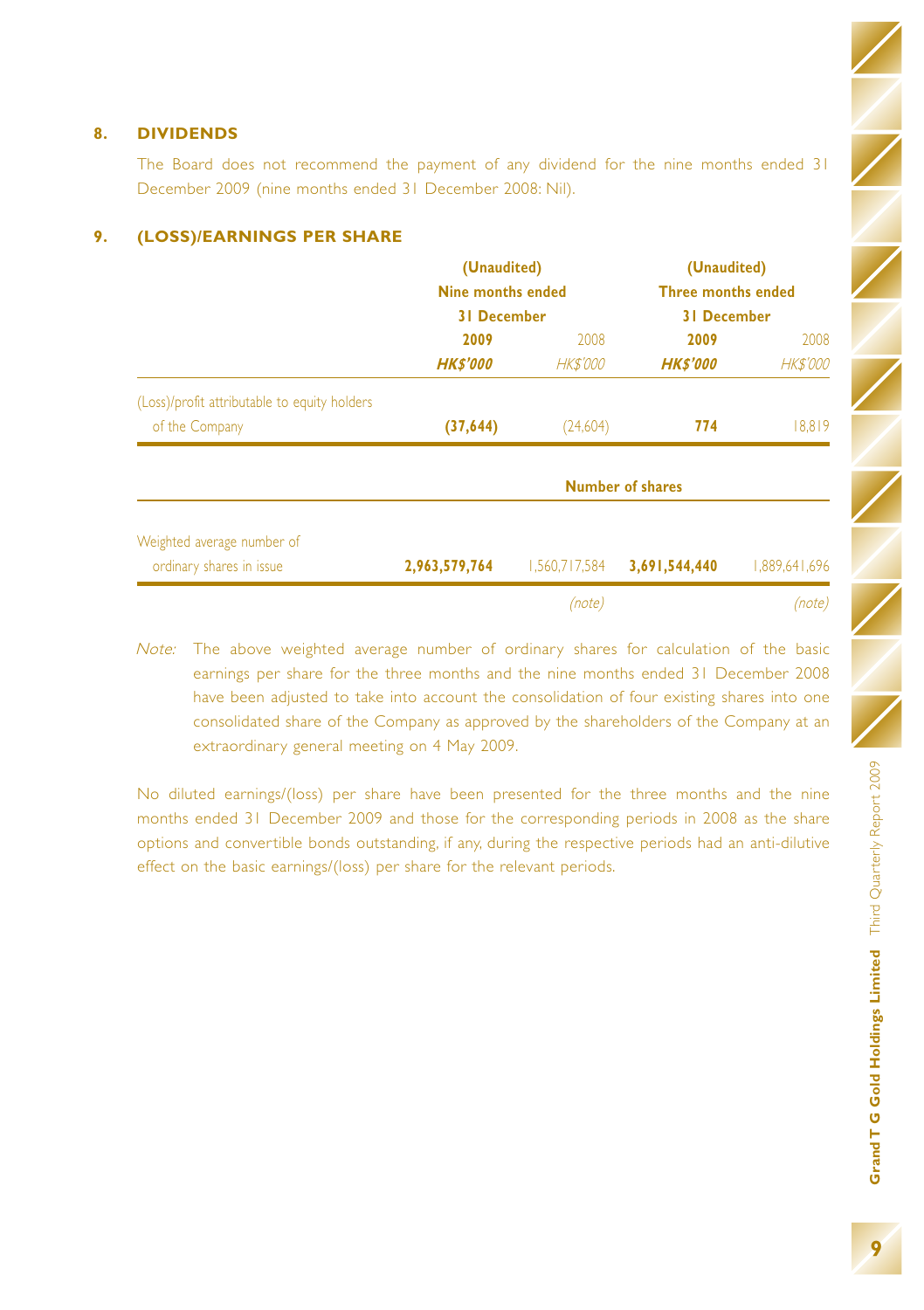#### **10. MOVEMENT OF RESERVES**

|                                                                                                      | <b>Issued</b><br>share<br>capital<br><b>HK\$'000</b> | <b>Share</b><br>premium<br><b>HK\$'000</b> | <b>Exchange</b><br>reserve<br><b>HK\$'000</b> | Capital<br>reserve<br><b>HK\$'000</b> | reserve<br><b>HK\$'000</b> | Other Revaluation<br>reserve<br>HK\$'000 | <b>Statutory</b><br>surplus<br>reserve<br><b>HK\$'000</b> | <b>Statutory</b><br>welfare<br>fund<br><b>HK\$'000</b> | <b>Statutory</b><br>general<br>reserve<br><b>HK\$'000</b> | <b>Retained</b><br>profits<br>HK\$'000 | <b>Total</b><br>HK\$'000 | <b>Minority</b><br>interests<br><b>HK\$'000</b> | <b>Total</b><br>HK\$'000 |
|------------------------------------------------------------------------------------------------------|------------------------------------------------------|--------------------------------------------|-----------------------------------------------|---------------------------------------|----------------------------|------------------------------------------|-----------------------------------------------------------|--------------------------------------------------------|-----------------------------------------------------------|----------------------------------------|--------------------------|-------------------------------------------------|--------------------------|
| For the nine months ended<br>31 December 2009 (Unaudited)                                            |                                                      |                                            |                                               |                                       |                            |                                          |                                                           |                                                        |                                                           |                                        |                          |                                                 |                          |
| At I April 2009                                                                                      | 8,270                                                | 796,104                                    | 2,566                                         | 186,187                               |                            | 7,797                                    | 325                                                       | 162                                                    | 485                                                       | (65, 693)                              | 936,203                  | 2,349                                           | 938,552                  |
| Exchange differences arising from<br>translation of financial statements<br>of overseas subsidiaries |                                                      |                                            | 435                                           |                                       |                            |                                          |                                                           |                                                        |                                                           |                                        | 435                      |                                                 | 435                      |
| (Loss)/Profit for the period                                                                         |                                                      |                                            | i,                                            |                                       |                            |                                          |                                                           |                                                        |                                                           | (37,644)                               | (37,644)                 | 5,928                                           | (31,716)                 |
| Total comprehensive income<br>for the period                                                         |                                                      |                                            | 435                                           |                                       |                            |                                          |                                                           |                                                        |                                                           | (37, 644)                              | (37,209)                 | 5,928                                           | (31, 281)                |
| Conversion of convertible bonds                                                                      | 10,547                                               | 174,018                                    |                                               | (59, 326)                             |                            |                                          |                                                           |                                                        |                                                           |                                        | 125,239                  | i,                                              | 125,239                  |
| <b>Issue of shares</b>                                                                               | 4.348                                                | 109.927                                    |                                               |                                       |                            |                                          |                                                           |                                                        |                                                           |                                        | 114,275                  |                                                 | 114,275                  |
| Share option scheme                                                                                  | ×,                                                   | ÷                                          | ٠                                             | ś                                     | 10,681                     | i,                                       | ÷                                                         | ٠                                                      | i,                                                        | ś                                      | 10,681                   | i,                                              | 10,681                   |
| At 31 December 2009                                                                                  | 23,165                                               | 1,080,049                                  | 3,001                                         | 126,861                               | 10,681                     | 7,797                                    | 325                                                       | 162                                                    | 485                                                       |                                        | $(103,337)$ $1,149,189$  | 8,277                                           | 1,157,466                |
| For the nine months ended<br>31 December 2008 (Unaudited)                                            |                                                      |                                            |                                               |                                       |                            |                                          |                                                           |                                                        |                                                           |                                        |                          |                                                 |                          |
| At I April 2008                                                                                      | 3,871                                                | 98,045                                     | 2,147                                         | 13,463                                |                            | 10,480                                   | 325                                                       | 162                                                    | 485                                                       | 26,686                                 | 155,664                  |                                                 | 155,664                  |
| Exchange differences arising from<br>translation of financial statements<br>of overseas subsidiaries |                                                      |                                            | П                                             |                                       |                            |                                          |                                                           |                                                        |                                                           |                                        | П                        | 60                                              | 71                       |
| (Loss)/Profit for the period                                                                         |                                                      |                                            |                                               |                                       |                            |                                          |                                                           |                                                        |                                                           | (24, 604)                              | (24,604)                 | 2,977                                           | (21,627)                 |
| Total comprehensive income<br>for the period                                                         |                                                      |                                            | П                                             |                                       |                            |                                          |                                                           |                                                        |                                                           | (24,604)                               | (24,593)                 | 3,037                                           | (21, 556)                |
| Acquisition of interests in subsidiaries                                                             |                                                      |                                            |                                               |                                       |                            |                                          |                                                           |                                                        |                                                           |                                        |                          | 38,082                                          | 38,082                   |
| Issue of convertible bonds                                                                           |                                                      |                                            |                                               | i,                                    | 31,121                     |                                          |                                                           |                                                        |                                                           | i,                                     | 31,121                   |                                                 | 31,121                   |
| Conversion of convertible bonds                                                                      | 1.754                                                | 263.545                                    |                                               |                                       | (10, 152)                  |                                          |                                                           |                                                        |                                                           |                                        | 255,147                  |                                                 | 255.147                  |
| <b>Issue of shares</b>                                                                               | 2,605                                                | 425,173                                    |                                               | i,                                    |                            |                                          | i,                                                        |                                                        |                                                           | i,                                     | 427,778                  | J.                                              | 427,778                  |
| At 31 December 2008                                                                                  | 8,230                                                | 786,763                                    | 2,158                                         | 13,463                                | 20,969                     | 10,480                                   | 325                                                       | 162                                                    | 485                                                       | 2,082                                  | 845, 117                 | 41,119                                          | 886,236                  |

### **11. COMPARATIVE FIGURES**

Certain comparative figures have been re-classified to confirm with current period's presentations.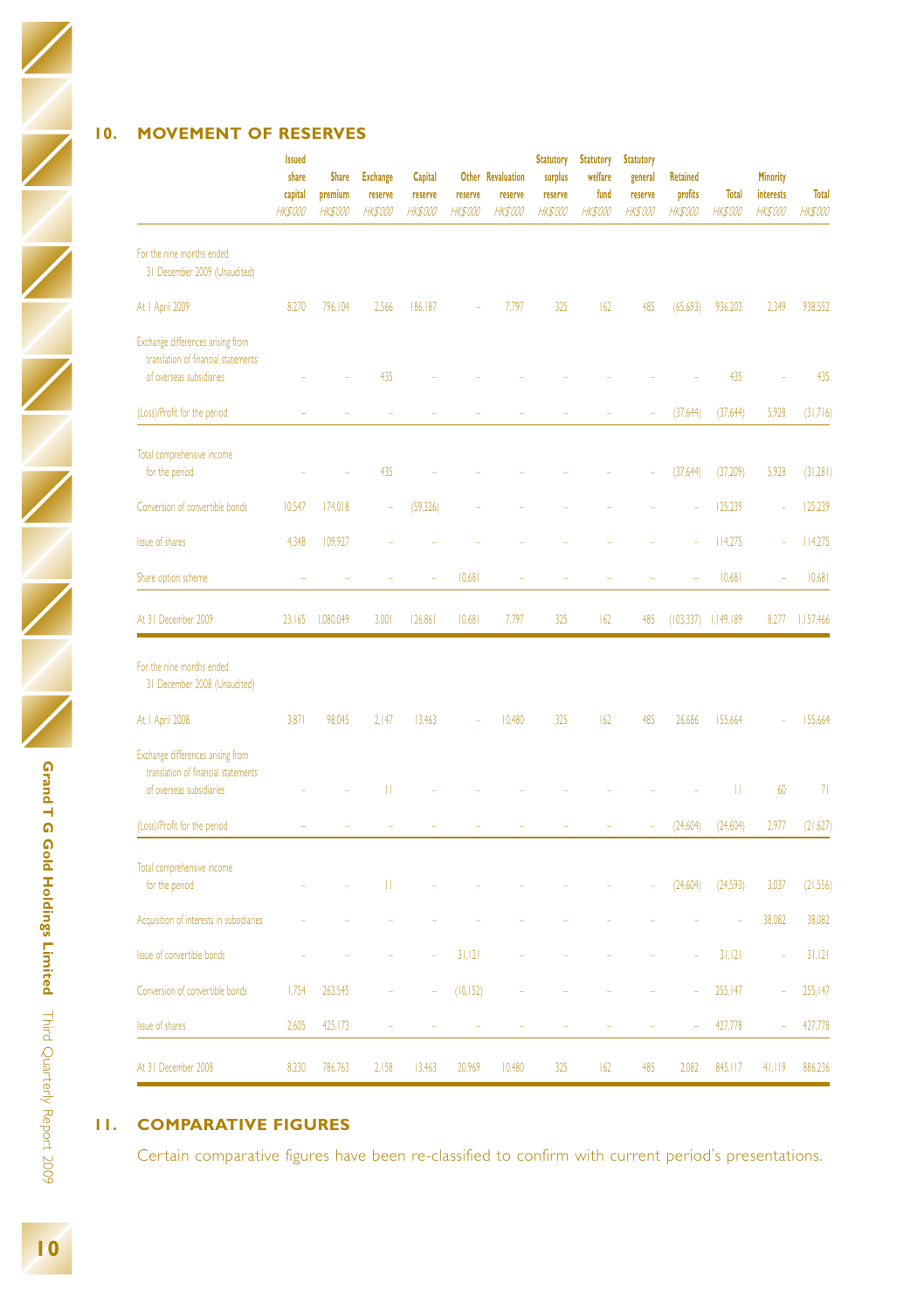# **MANAGEMENT DISCUSSION AND ANALYSIS**

The Board is pleased to report that the Group has made a strong step forward in the last quarter against the objectives which aim at setting the Group on a course to progressively improved performance during the remaining time of this financial year and the years beyond.

During the past nine months the Group embraced a bold yet simple vision, which is for Grand T G Gold Holdings Limited to elevate as a substantial mid-tier global gold producer. Underpinning this goal, the Company has adopted three objectives that guide the Company towards achieving this vision. These are:

- 1. **Expansion of production capacity:** The Company will continue to expand its production capacity so as to improve its profitability and operating cash flows and will also introduce advanced mining and processing technologies to increase productivity and maximize its investment return.
- 2. **Increase of gold reserve and resources:** The Company aims to increase its gold reserve and resources and life of mines by continuing its ongoing exploration programs in its existing mining and exploration areas, ensuring cost effective and timely drilling with initial focus on discovery of high quality gold resources for near term production.
- 3. **Growth via mergers and acquisitions:** The Company is actively pursuing growth opportunities via acquisition of operational gold mining assets that will enhance current mining operations.

The Group is strategically positioning itself to consolidate gold mining projects in the world's three largest gold producing regions, namely China, Australia and South Africa.

## **Operational Review**

### **Production**

### China

For the first six months ended 30 September 2009, the Group focused on the implementation of feasibility studies and upgrading its production facilities to produce 65,000 ounces of gold per annum at the gold mines of Taizhou Mining. During the third quarter of the year ended 31 December 2009, the Group completed the first phase of upgrading its production facilities. As both production capacity and recovery rate have greatly improved, the Group experienced a strong improvement in our performance as a result. Revenue for the third quarter was HK\$36,670,000, representing a significant 187.1% increase on a quarter-to-quarter basis. For the nine months ended 31 December 2009, the Group recorded a turnover of HK\$54,043,000, representing an increase of 45.9% as compared to that for the corresponding period in the prior year.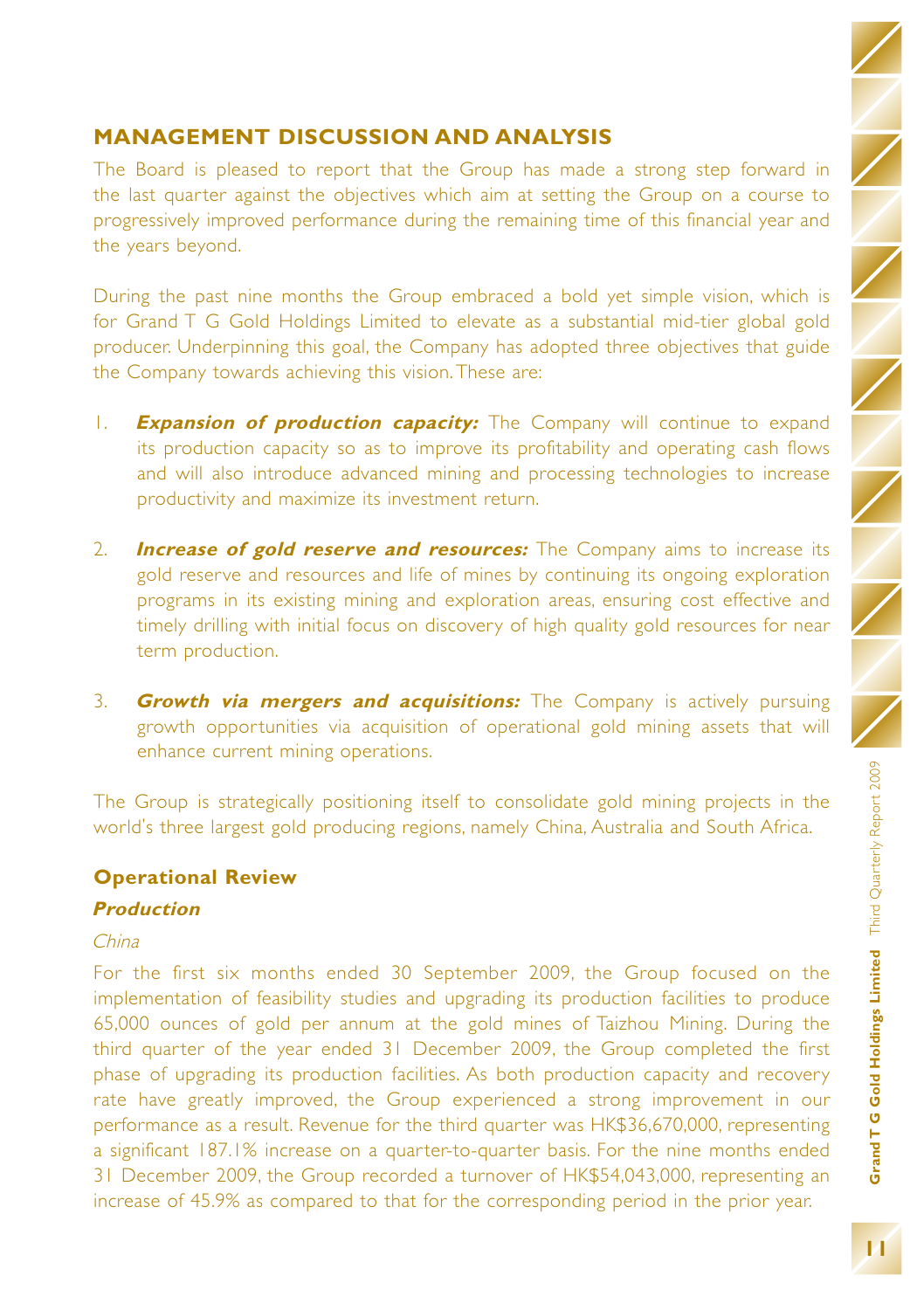During the period, new gold veins have been put into production and more operating gold assets are in the pipeline which will provide steady supply of ores for processing, and thus provide a stability, predictability and consistency in the Group's performance. The Group will continue to invest in the second phase of enhancement of its existing production capacity and building of additional ducts to gold veins of the mines owned by the Group in the remaining time of the year and the forthcoming year.

### Australia

Apex Minerals NL ("Apex"), the Group's Australian asset, is a gold mining and gold production company listed on the Australian Stock Exchange in which the Group has interest, has also made significant progress in the same quarter ended 31 December 2009. Its underground mining provided 84,000 tonnes of ore for the quarter, up 36% from the previous quarter. Following implementation of the development efficiency improvements, Apex had achieved record improvement by completing development of 1,824 metres in the quarter ended 31 December 2009, an increase of 35% compared to the previous quarter.

#### **Exploration Results**

#### China

As mentioned in the Company's announcement dated 7 September 2009, the total gold reserve and resources of the mines of Tongguan Taizhou Mining Company Limited ("Taizhou Mining"), an indirect non-wholly-owned subsidiary of the Company in China, has increased by approximately 6.6 tonnes as a result of the exploration program as confirmed by SRK Consulting China Limited, an independent technical advisor of international repute, thereby increasing the total gold reserve and resources of the Group to approximately 41 tonnes, representing an increase of 19.27%. As articulated, the Group will continue to devote its efforts and resources in the exploration of mines and during the period Taizhou Mining has also completed a further stage of the exploration program, the preliminary results of which showed that there were additional gold resources of approximately of 6 tonnes. Subject to final testing, the Group's gold reserve and resources will increase to about 47 tonnes for its China operation, representing an increase of 36.7%.

#### Australia

During the last quarter, the new exploration program of Apex at the Wiluna gold project has also delivered immediate success with drilling having identified the extension of rich historic orebody close to its existing underground development. The first six holes drilled into the target have returned extremely encouraging results. The assay result from one hole returned 39.4 g/t gold.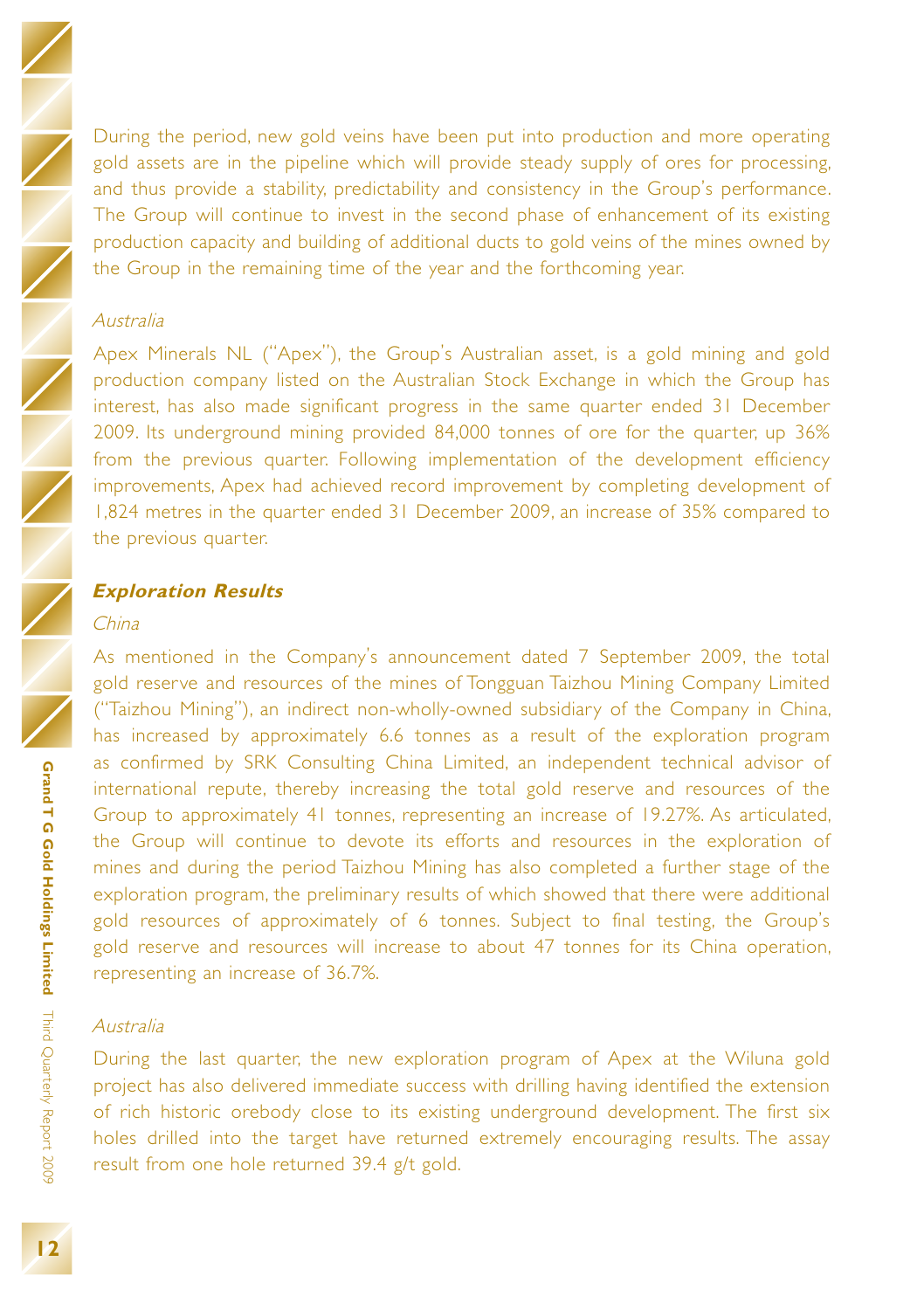Grand T G Gold Holdings Limited Third Quarterly Report 2009 **Grand T G Gold Holdings Limited** Third Quarterly Report 2009

The Group will strive to extract greater value from the mining assets it owns and operates by extending the life of mines and create incremental value through (i) the use of more efficient cost structures and mining techniques; and (ii) increasing the reserve and resource base through focused development and selected capital expenditure.

### **Mergers and Acquisitions Activities**

While the last nine months were a period of great operational challenges, the last three months were a period of significant milestones on the Group's course towards achieving its target.

During the period, the Group made several milestones in increasing its quality and low cost gold assets portfolio by securing its investment in gold properties with growth potential in strategic geographical locations.

### China

During the period, the Group has concluded acquisition of two potential gold mines to expand its gold footprints in China's largest gold producing regions.

Further to the memorandum of understanding signed on 14 August 2009, the Company entered into a framework agreement on 7 September 2009 for a two-stage acquisition of 100% equity interest in 河南宏金礦業有限公司 (Henan Hongjin Mining Company Limited), a gold development company located in the Henan Province, with an estimated gold reserve and resources of approximately 3.29 tonnes according to a technical report issued by a professional consultant. Total consideration amounting to HK\$41,250,000 will be satisfied by HK\$4,800,000 in cash and HK\$36,450,000 by the issue of 135,000,000 shares of the Company. Details of which were set out in the announcement of the Company dated 7 September 2009.

Further to the memorandum of understanding signed on 7 September 2009, the Company also entered into a framework agreement on 8 February 2010 for a twostage acquisition of 100% equity interest in 河南宏南礦業有限公司 (Henan Hongnan Mining Company Limited), a gold development company located in the Henan Province, with an estimated gold reserve and resources of not less than 2.5 tonnes. Consideration for the first stage acquisition of 60% of the equity interest in the company amounts to HK\$18,600,000 which will be satisfied by HK\$4,800,000 in cash and HK\$13,800,000 by the issue of 43,125,000 shares of the Company. Consideration for the second stage acquisition of the remaining 40% equity interest in the company will vary in accordance with the gold reserve and resources as certified by a professional consultant. Details of the transaction were set out in the announcement of the Company dated 8 February 2010.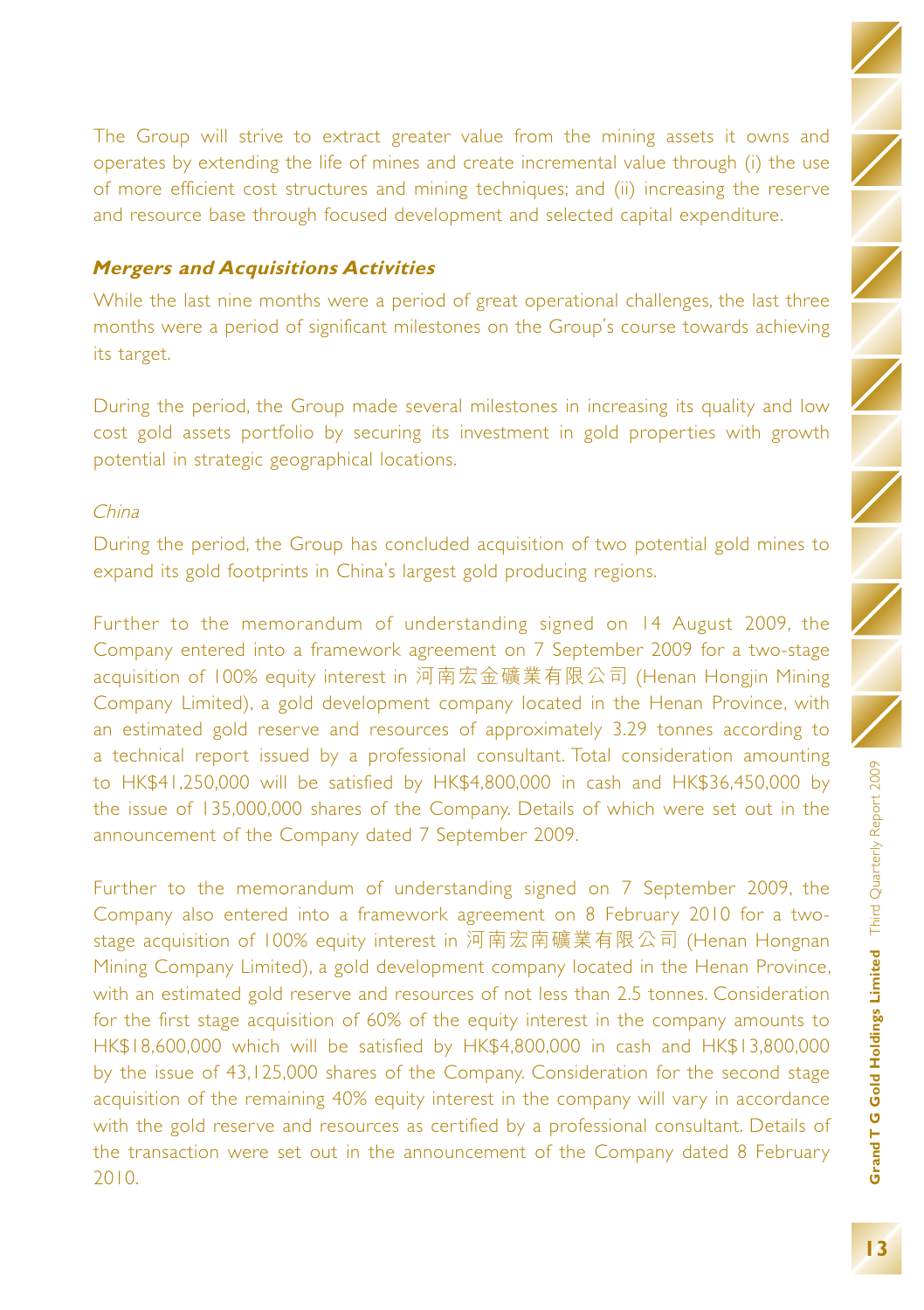Upon completion the framework agreements, the Group's total gold holding may further be increased to more than 60 tonnes for its China operations, an increase of 74.3%, and its strategic investment in Apex which has gold holding of more than 99 tonnes.

Subsequent to the quarter end, the Company has entered into a memorandum of understanding on 14 January 2010 for a two-stage acquisition of 100% equity interest in 河南嘉盈礦業有限公司 (Henan Jiaying Mining Company Limited), a gold development company located in the Henan Province, with an estimated gold reserve and resources of not less than 2.2 tonnes. Consideration for the first stage acquisition of 60% of the equity interest in the company amounting to HK\$12,960,000 will be satisfied by HK\$4,050,000 in cash and HK\$8,910,000 by the issue of 33,000,000 shares of the Company. And the consideration for the second stage acquisition of the remaining 40% equity interest in the company will vary in accordance with the gold reserve and resources as certified by a professional consultant. Details of transaction were set out in the announcement of the Company dated 14 January 2010.

#### Australia

During the period, the Group acquired an interest of approximately 7.84% in Apex, a gold mining and gold production company listed on the Australian Stock Exchange.

The Group acquired 260,000,000 units of rights (with options) to subscribe for new shares in Apex. Details of which were set out in the announcement of the Company dated 29 October 2009. The Group had exercised the rights in full and 260,000,000 new shares and 26,000,000 options in Apex were allotted and granted to the Group. As a result, the Group now is interested in approximately 7.84% of the total issued share capital of Apex as enlarged by the issue of the new shares of Apex in the rights issue only. The Group has also interested in 100,000,000 options in Apex.

#### Background of Apex

Apex is a company listed on the Australian Stock Exchange and engaged in mining and production of gold and exploration of mineral resources. After completion of the aforesaid rights issue, its four key shareholders are WWD Ruby Limited (Goldman Sachs), Baker Steel Capital Managers LLP, M&G UK Fund and TG Mining Asia Limited (a wholly-owned subsidiary of the Company).

According to its published information, Apex had gold reserve and resources of approximately 99.53 tonnes as at 8 October 2009.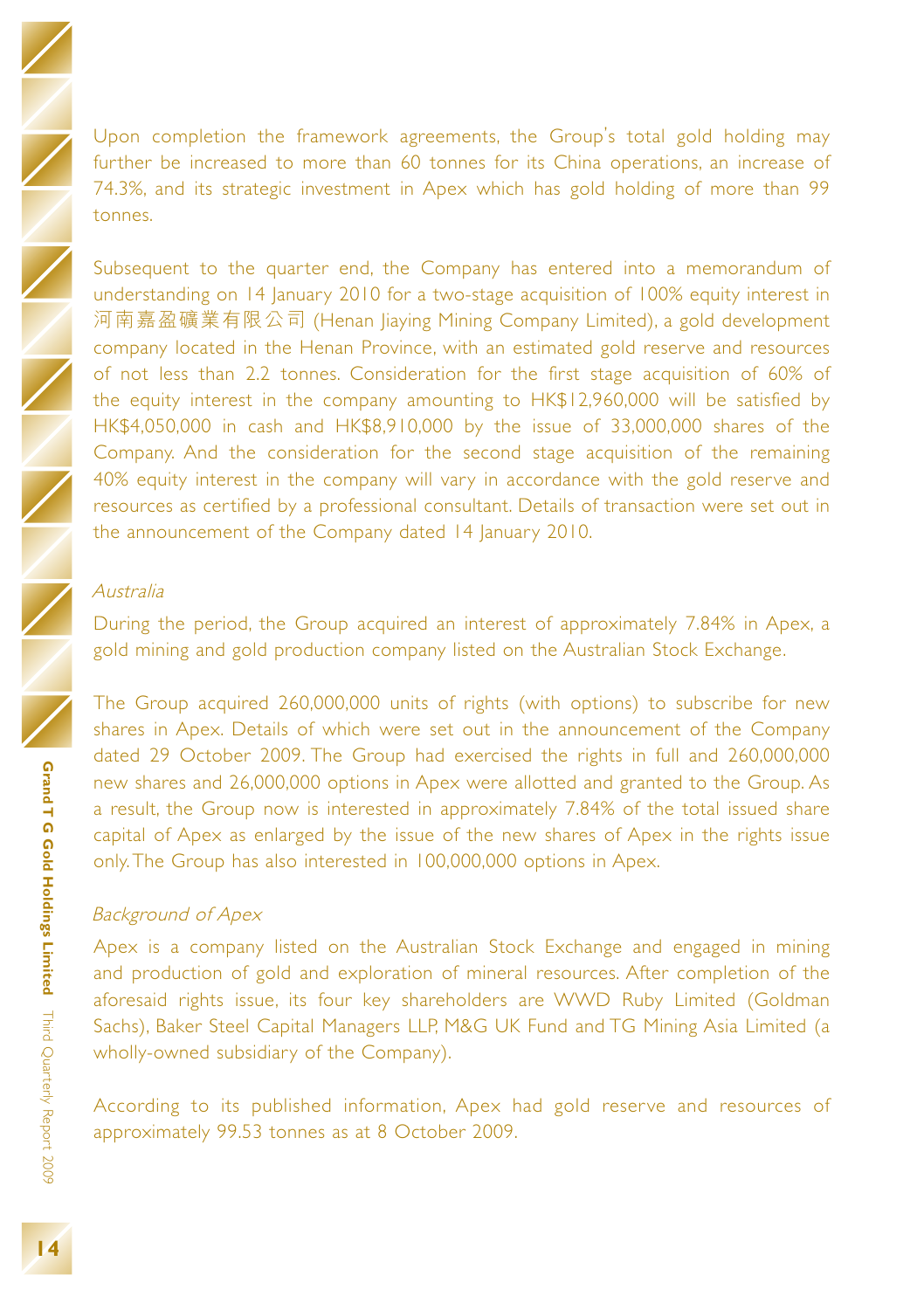The first gold pour of Apex occurred in December 2008 and commercial production was subsequently achieved in April 2009. Apex achieved gold poured of approximately 1.36 tonnes during a period of 7 months since its first gold pour in December 2008 up to its financial year ended 30 June 2009.

The gold projects of Apex (namely, Wiluna, Gidgee, Youanmi and Aphrodite) all located in Australia cover a total mining of 211 square kilometers with gold reserve and resources of approximately 99.53 tonnes.

# **Capital Restructuring**

The Company extends its appreciation to its convertible bond holders, shareholders and creditors for their support by converting the debts into equities. Convertible bonds with an aggregate principal amount of more than HK\$665 million have been converted into shares of the Company so far, and certain minority and other shareholders as well as promissory note holders have also agreed to capitalize an aggregate amount of HK\$182,820,000 owed by the Group to them into 2,049,428,571 shares of the Company. The Company will continue to proceed with its capital restructuring by encouraging the remaining holders of the convertible bonds to exercise the conversion rights attached to the convertible bonds. Following the implementation of the aforesaid concluded transactions, the debt ratio of the Group will be reduced to below 15%.

During the quarter, the Company also completed share placements of 355,003,200 new shares in aggregate at a price of HK\$0.125 per share which raised a net aggregate amount of approximately HK\$44.2 million for the acquisition of 260,000,000 units of rights (with options) in respect of Apex. The Group has further increased its interest in Apex subsequently by acquiring 100,000,000 options in Apex.

### **PC Component Business**

The PC Component business continued to suffer from the keen price competition and slow-down in demand in its major markets. The Group believed that the disposal of this weakening business would provide an opportunity for the Company to streamline its business operations and focus on its gold business following the Company's business strategy. The disposal was completed on 29 January 2010. As a result, the Group has consummated its corporate restructuring and now become a focused gold producer.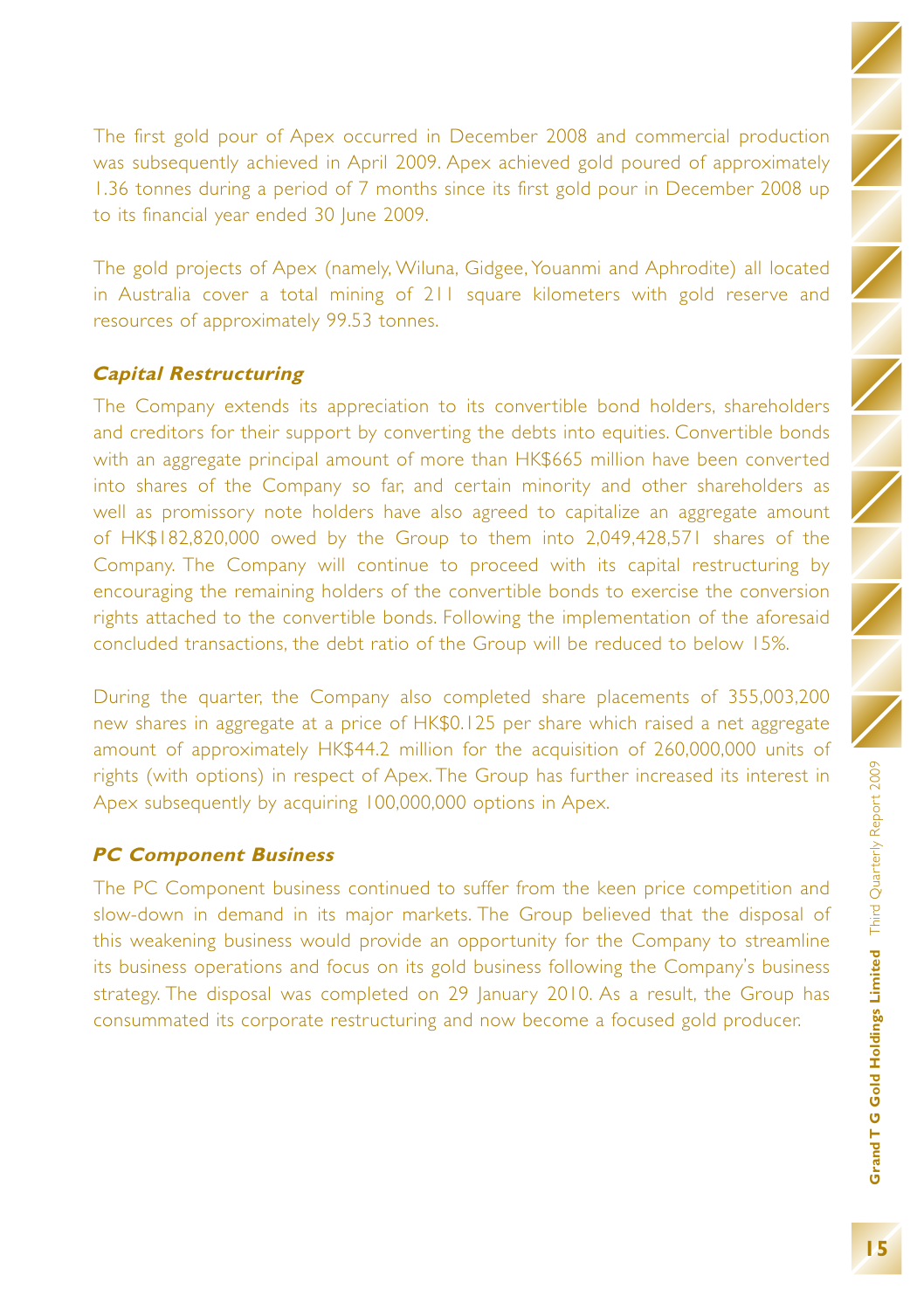### **Financial Review**

The Board is pleased to report that the Group's turnover (excluding the discontinued PC component business) for the three months ended 31 December 2009 was HK\$36,670,000, representing a significant 187.1% increase on a quarter-to-quarter basis, which were mainly contributed from increased gold production from Taizhou Mining, strong gold prices, higher recovery rates and gold grading in the third quarter of this financial year. The Group's turnover (excluding the discontinued PC component business) for the nine months ended 31 December 2009 was HK\$54,043,000, representing an increase of 45.9% as compared to that for the corresponding period in prior year. It is also encouraging that the gold operations have provided positive operating cash flows to the Group.

Gross profits for the three months ended 31 December 2009 was HK\$29,161,000, representing a remarkable 346.6% increase on a quarter-to-quarter basis. Gross profits for the nine months ended 31 December 2009 was HK\$37,183,000, representing an increase of 105.6% as compared to that for the corresponding period in prior year. Continuous favorable market conditions in the gold mining industry and improved profitability resulting from increased gold production and recovery from Taizhou Mining following the completion of upgrading production facilities had begun to benefit the business performance of the Group's gold mining business.

Taking into account of: (i) the reversal of amortization of convertible bonds amounting to HK\$23,787,000 due to conversion by the bondholders; (ii) the share-based payment expenses of HK\$10,681,000 in relation to grant of share options during the quarter; and (iii) the losses attributable to the discontinued PC component business, the Group had made impressive improvement in its profitability by recording a net profit attributable to equity holders of HK\$774,000 for the three months ended 31 December 2009. Due to this quarter's positive results, net loss of the Group has been reduced from HK\$37,502,000 as recorded in the previous quarter to HK\$31,716,000 for the nine months ended 31 December 2009. Accordingly, net loss attributable to equity holders for the nine months ended was reduced to HK\$37,644,000.

Conversion of the convertible bonds by bond holders, and capitalization of debts by shareholders and promissory note holders subsequent to the third quarter will also benefit the Group in the future with a substantial reduction in finance costs and debt level. The Company will continue its effort to finalize its capital restructuring by encouraging the remaining holders of the convertible bonds to exercise the conversion rights attached to the convertible bonds. The strengthening financial position will provide the Group greater financial stability and potentially, enable the Group to pursue new opportunities.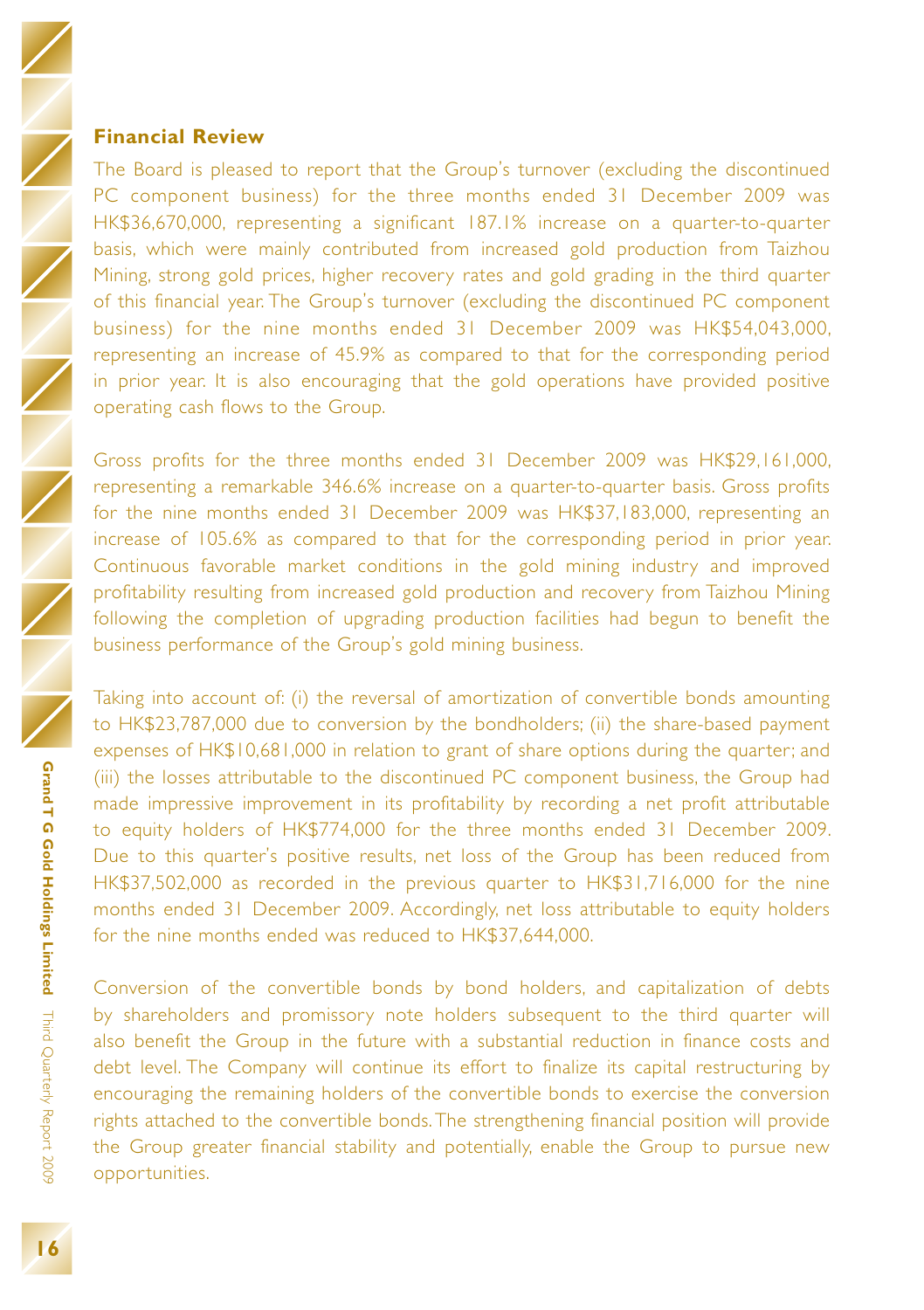### **Strategy**

As compared to the prevailing market capitalization-to-resources ratios and priceto-book ratios of other listed gold mining companies, it is believed that those of the Group are highly competitive. The Group's strategy will continue to be focused on value creation to shareholders in terms of growth in ounces per share and returns on a per share basis.

With this focal point in mind, the Group's goal is to grow the Group to becoming a global senior mid-tier gold producer over a medium term, with presence in major gold producing regions in the world.

The Company aims to work towards this goal by advancing its regionalization strategy and growing organically by leveraging off its existing production footprints in China and Australia.

Exploration remains the most cost effective way in which to grow the Group's gold resources. Through the Group's exploration programs, new gold resources are discovered for not more than US\$10 per ounce. The Company will endeavour to lay the foundation which will hopefully turn out to be significant success in the future. Mine exploration activities in and around existing operations and infrastructure should provide significant opportunities for creating value as costs are lower than they would be in a totally Greenfield environment.

In near term, the Company will focus on consolidating the operational gains made so far and aim to achieve the following strategic objectives:

- 1. Step up exploration and development in and around existing operations.
- 2. Build momentum in its China gold projects by increasing production to not less than 1,300 tonnes of ore per day (equivalent to 65,000 ounces per annum) in 2010 as target completion time frame.
- 3. Achieve greater stability, predictability and consistency in the Group's senior midtier production objective.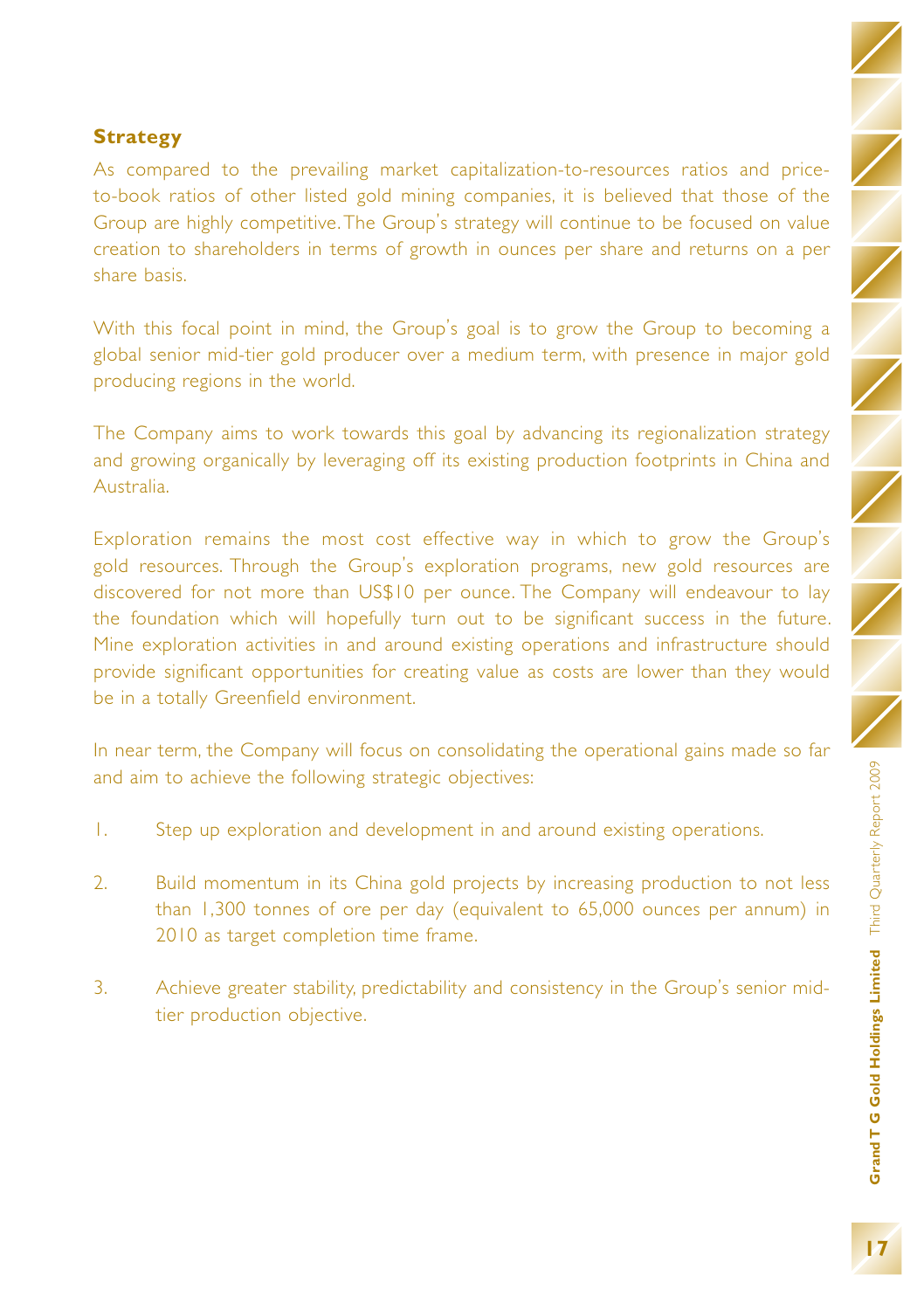- Grand T G Gold Holdings Limited Third Quarterly Report 2009 **Grand T G Gold Holdings Limited** Third Quarterly Report 2009
- 4. Further enhance the mining and treating technologies.
- 5. Further entrench the regionalization strategy by mergers and acquisitions in order to enlarge the Group's quality gold assets portfolio and to advance the Group's grow strategy.

The progress that the Company has made over the past quarter is encouraging. The Company has now its strategy firmly in place and is well positioned to advance into the exciting new phase of growth.

# **The Gold Market**

Considering the economic challenges around the world over times, it has been a stimulating time in the gold industry. Gold has showed its resilience by being a refuge for a financial community that has been constrained in almost every other investing sector.

Gold price rose for the ninth consecutive years in 2009 to end the year at US\$1,087.5/ oz, a 25% increase in price during 2009. Investment flows, dollar-hedging, inflation protection, and central bank buying all played a role in propelling gold to successive new highs. Gold is now emerging, once again, as an asset class in many investment portfolios, which is the single most important underpin of the current gold price.

The global economy began to show tentative signs of recovery in second half of 2009 from one of the worst global recessions since the Great Depression. However, the pace of the recovery remains uncertain. Whilst some developing economies, like China, appear to be recovering at a healthy pace, their developed counterparts, in particular the US and Europe are far from returning to a "normal" rate of growth.

Looking forward to 2010, a growing number of investors worry about price stability. The large sums of money supply that reached the market in 2008 are creating concerns that inflationary pressures loom. Investors who do not believe higher inflation will materialize may still worry about the United States dollar outlook.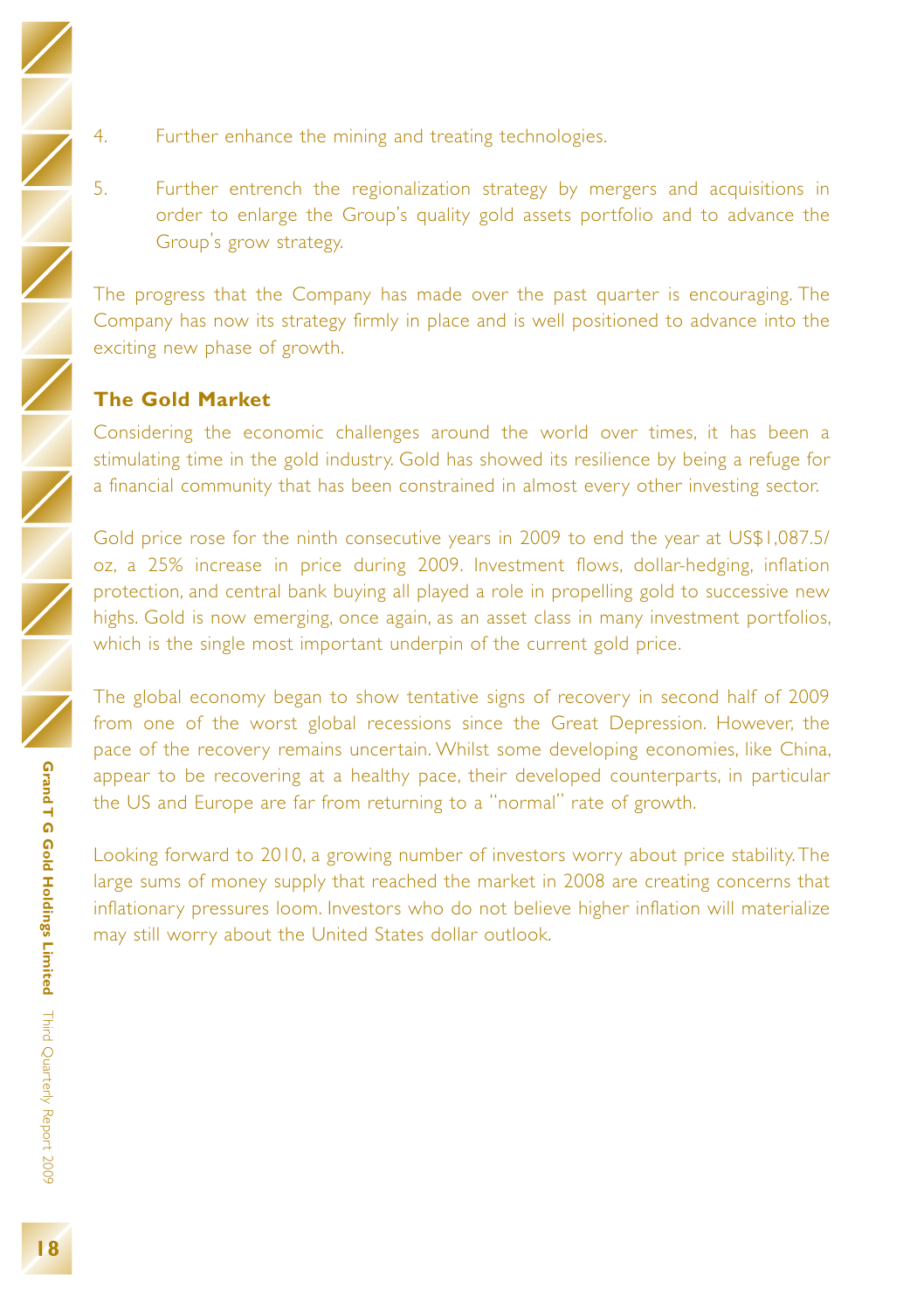Therefore gold should continue to be a safe haven investment and gold price will continue to be supported as the world still struggles to recover from the financial turmoil in 2008. There are evidences that global gold mining production will remain flat, with ageing mines in the traditional mining hubs, a dearth of major new gold discoveries in recent years and increasing lead times in bringing new projects on stream. Europe's central banks have jointly announced lowering the gold sales quota by 20% to 400 tonnes of gold a year whilst banks and official sector institutions outside of the Central Bank Gold Agreement have made net purchases, in particular India's move to boost its gold reserves by 200 tonnes. These together with the ongoing programs of gold purchases by the central banks of Russia and China reaffirm gold's role as a key element of global monetary reserves as well as a growing recognition of gold's unique properties as a monetary asset and as a protector of wealth.

China, supported by its strong GDP growth, saw a 12% increase in consumer demand for gold in the third quarter of 2009 compared to year earlier levels, reaching a record high of 120.2 tonnes. Jewellery demand rose 8% to 93.5 tonnes with strong growth in the 24 carat market. Retail investment demand in China in the third quarter of 2009 reached a record level of 26.8 tonnes. This represented a rise of 30% above the level of the third quarter of 2008. As China's real GDP is expected to grow in excess of 9% in 2010 and the estimated real all-in cost of producing an ounce of gold being in the order of approximately US\$700 to US\$800 per ounce globally, there is reason to believe that demand in gold should continue to grow in 2010 and the gold price remains above that natural price floor level.

# **Looking Forward**

The Group will target to complete its capital restructuring in the near future, and strive for becoming a global senior mid-tier gold producer.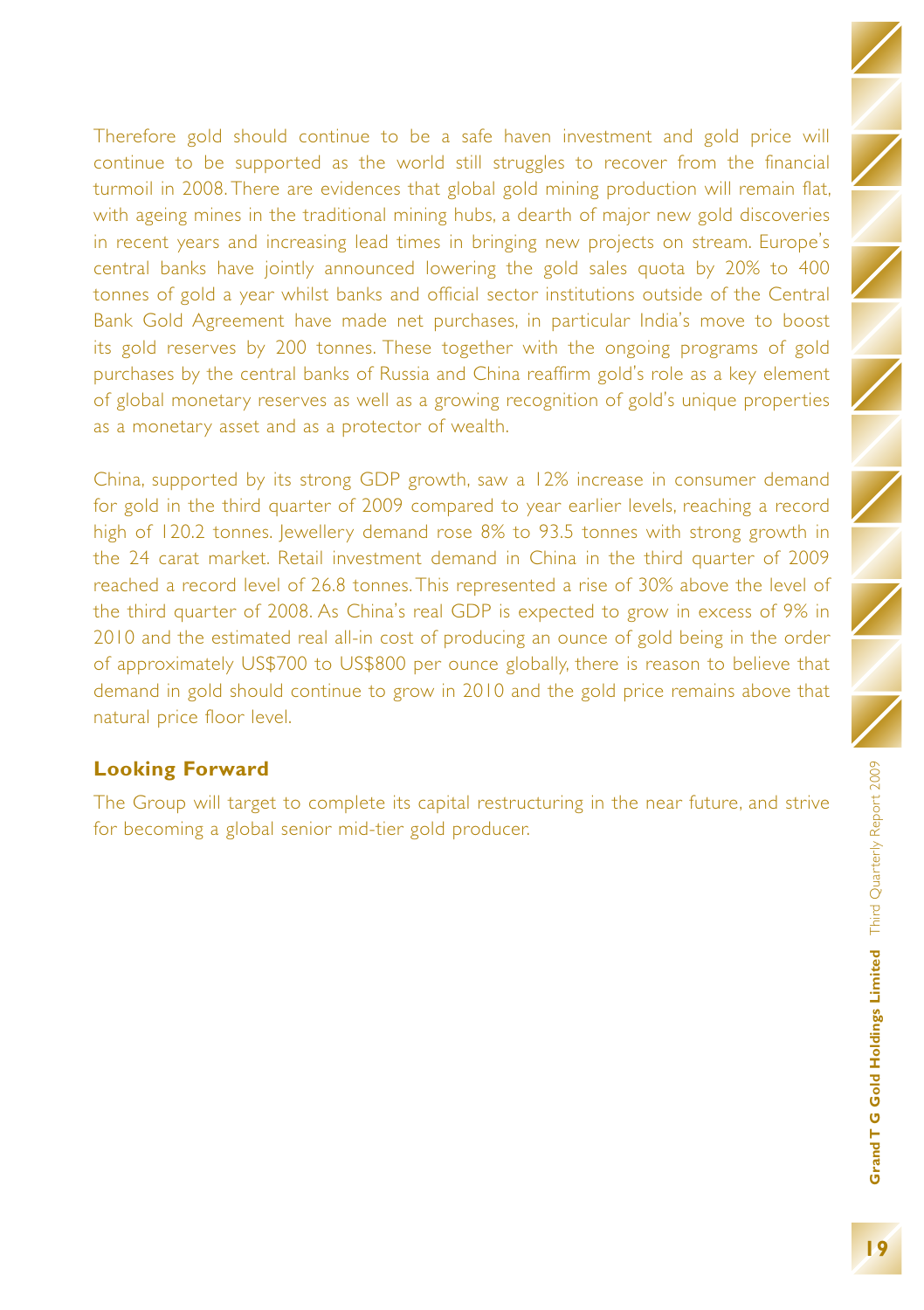# **SHARE OPTION SCHEME**

At an extraordinary general meeting of the shareholders of the Company held on 4 March 2009, the original share option scheme (the "Original Share Option Scheme") was terminated and a new share option scheme (the "New Share Option Scheme") was adopted. Principal terms of the Original Share Option Scheme were summarised in the paragraph headed "Share Option Scheme" in Appendix 5 to the prospectus issued by the Company on 14 September 2004 whereas the principal terms of the New Share Option Scheme were summarised in circular of the Company dated 16 February 2009. On 19 November 2009, the Company granted share options ("Share Options") to certain directors, employees and suppliers of services of the Group to subscribe for a total of 206.3 million ordinary shares of HK\$0.004 each in the capital of the Company (the "Shares"), under the share option scheme of the Company adopted on 4 March 2009.

Out of the 206.3 million Share Options granted, 90.3 million Share Options were granted to six directors and 27 million Share Options were granted to the general manager of Tongguan Taizhou Mining Company Limited ("Taizhou Mining"), an indirect non-wholly owned subsidiary of the Company, with details as follows:

| Number of<br><b>Share Options</b> |
|-----------------------------------|
|                                   |
|                                   |
| 27.0 million                      |
| 27.0 million                      |
| 27.0 million                      |
|                                   |
| 3.1 million                       |
| 3.1 million                       |
| 3.1 million                       |
|                                   |
| 27.0 million                      |
|                                   |

Third Quarterly Report 2009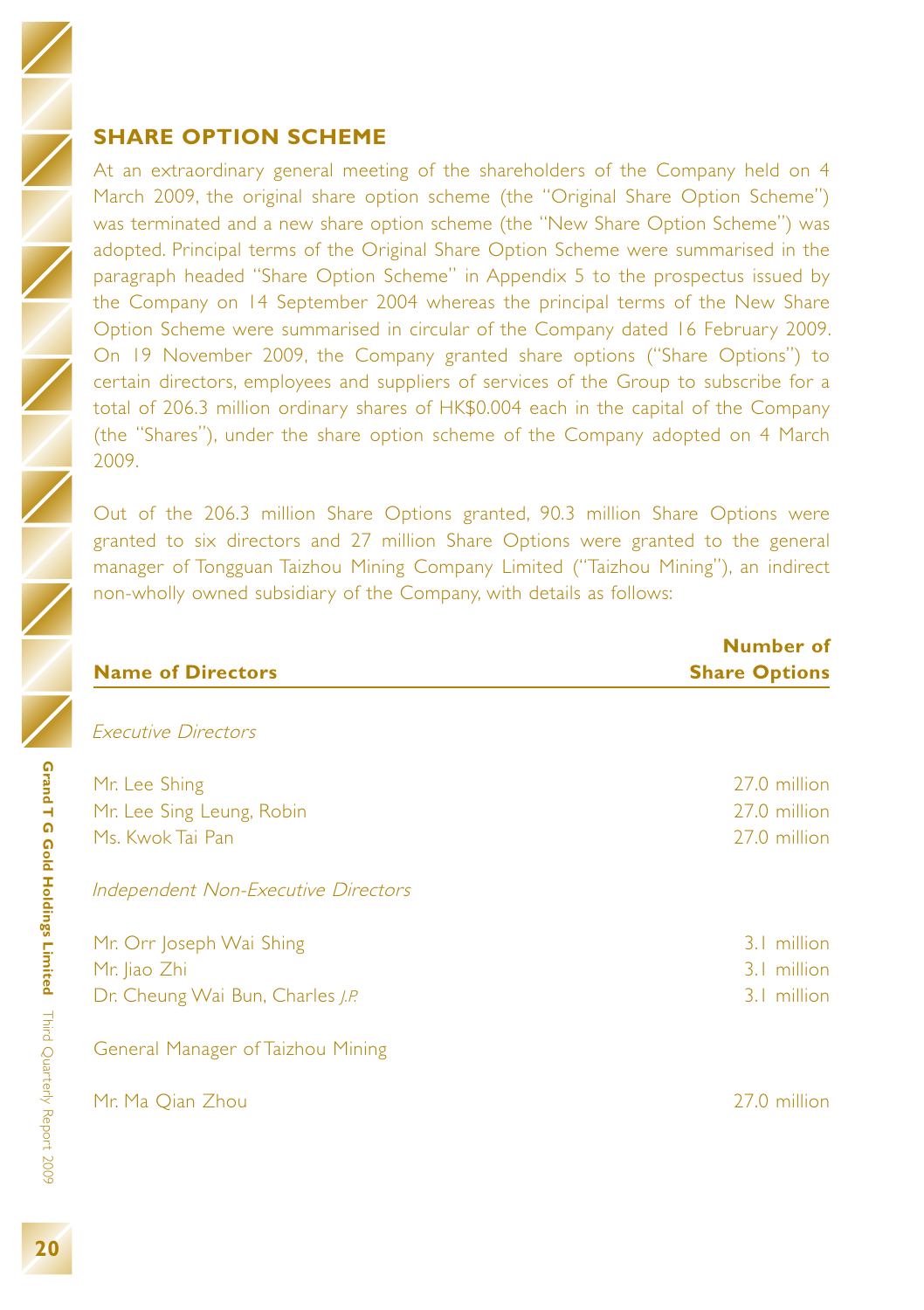As at 31 December 2009, the interests and short positions of the directors (the "Directors") and chief executives of the Company in the Shares, underlying Shares pursuant to the Convertible Bonds ("Underlying Shares") and debentures of the Company or its associated corporations (within the meaning of Part XV of the Securities and Futures Ordinance (the "SFO")) which were recorded in the register required to be kept under section 352 of the SFO, or which were required to be notified to the Company and the Stock Exchange pursuant to Rules 5.46 to 5.67 of the GEM Listing Rules, were as follows:

| <b>Name</b>                                    | <b>Nature of interest</b>               | <b>Number and</b><br>class of securities                                                                                                        | <b>Approximate %</b><br>of the issued<br>share capital of<br>the Company |
|------------------------------------------------|-----------------------------------------|-------------------------------------------------------------------------------------------------------------------------------------------------|--------------------------------------------------------------------------|
|                                                |                                         |                                                                                                                                                 |                                                                          |
| Mr. Lee Shing                                  | Personal interest                       | 27,000,000<br><b>Option Shares</b><br>(Note 1)                                                                                                  | 25.89%                                                                   |
|                                                | Interest in a controlled<br>corporation | 312,000,000 Shares<br>(Note 2)<br>and 1,160,400,000<br><b>Underlying Shares</b><br>(Note 2, 3)                                                  |                                                                          |
| Mr. Lee Sing Leung, Robin<br>("Mr. Robin Lee") | Personal interest                       | 344,581,273 Shares<br>(Note 4)<br>and 113,600,000<br><b>Underlying Shares</b><br>(Note 5)<br>and 27,000,000<br><b>Option Shares</b><br>(Note 1) | 18.20%                                                                   |
|                                                | Interest in a controlled<br>corporation | 569,018,182 Shares<br>(Note 6)                                                                                                                  |                                                                          |

# **Long positions in Shares and Underlying Shares of the Company**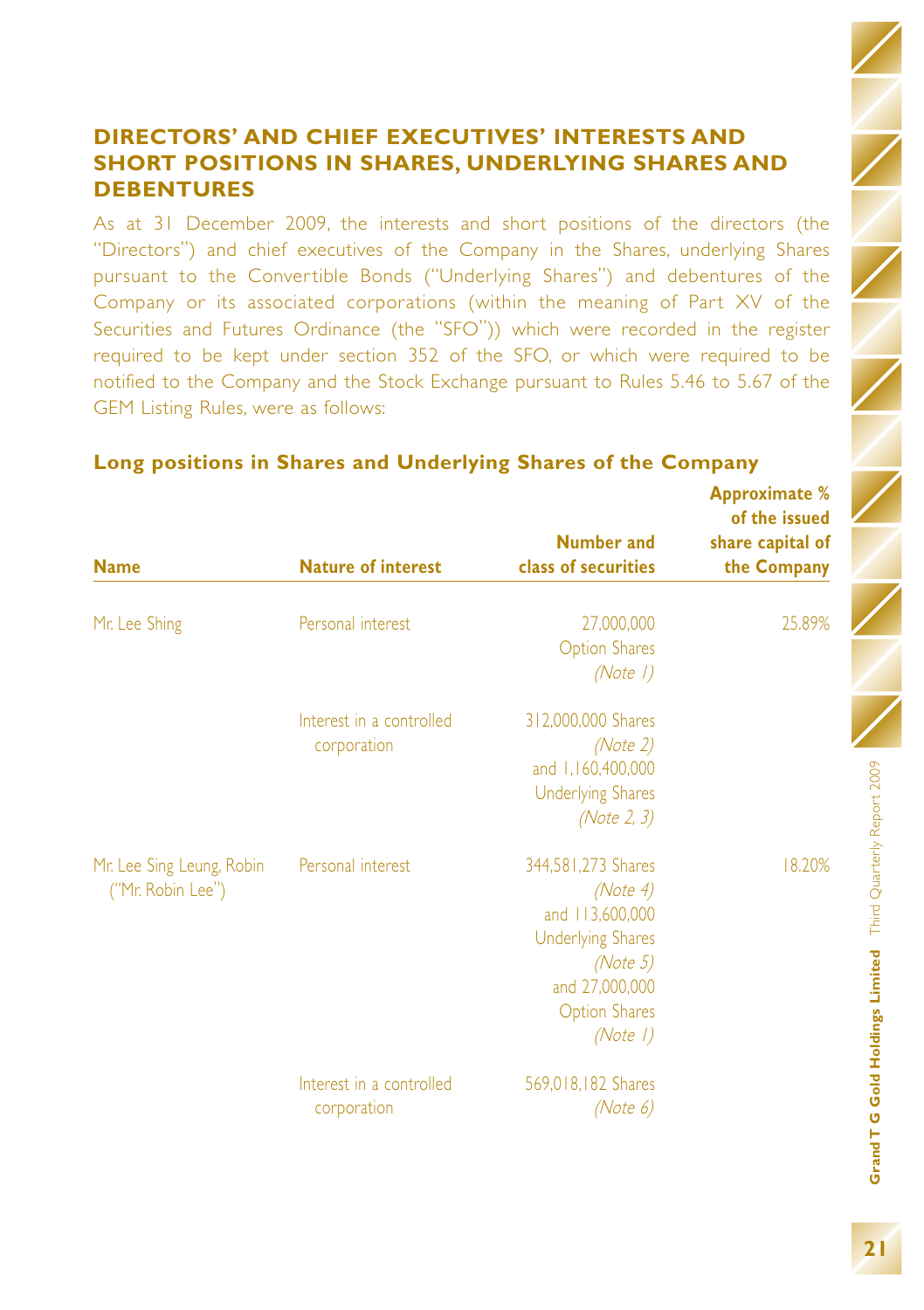| <b>Name</b>                                | <b>Nature of interest</b> | <b>Number and</b><br>class of securities       | <b>Approximate %</b><br>of the issued<br>share capital of<br>the Company |
|--------------------------------------------|---------------------------|------------------------------------------------|--------------------------------------------------------------------------|
| Ms. Kwok Tai Pan                           | Personal interest         | 27,000,000<br><b>Option Shares</b><br>(Note 1) | 0.47%                                                                    |
| Mr. Orr Joseph Wai Shing                   | Personal interest         | 3,100,000<br><b>Option Shares</b><br>(Note 1)  | 0.05%                                                                    |
| Mr. Jiao Zhi                               | Personal interest         | 3,100,000<br><b>Option Shares</b><br>(Note 1)  | 0.05%                                                                    |
| Dr. Cheung Wai Bun,<br>Charles <i>J.P.</i> | Personal interest         | 3,100,000<br><b>Option Shares</b><br>(Note 1)  | 0.05%                                                                    |

#### Notes:

- 1. These Shares represent the interests in the underlying shares ("Option Shares") arising from share options granted to, among others, the respective directors of the Company under the Company's share option scheme adopted on 4 March 2009.
- 2. These Shares were held by Yong Li Investments Limited, which is wholly and beneficially owned by Mr. Lee Shing.
- 3. The Underlying Shares were derived from interest of the convertible bonds in the principal amount of HK\$81,228,000 owned by Yong Li Investments Limited.
- 4. Of these Shares, 272,727,273 Shares are deemed to be interested in by Mr. Robin Lee upon signing of the conditional subscription agreement dated 23 December 2009 entered into between the Company, Mr. Robin Lee and Golden Garden Management Limited according to the SFO.
- 5. The Underlying Shares were derived from interest of the convertible bonds in the principal amount of HK\$7,952,000 owned by Mr. Robin Lee.
- 6. These Shares are deemed to be interested in by Golden Garden Management Limited, a company wholly and beneficially owned by Mr. Robin Lee, upon signing of the conditional subscription agreement dated 23 December 2009 entered into between the Company, Mr. Robin Lee and Golden Garden Management Limited according to the SFO.

**Grand T G Gold Holdings Limited**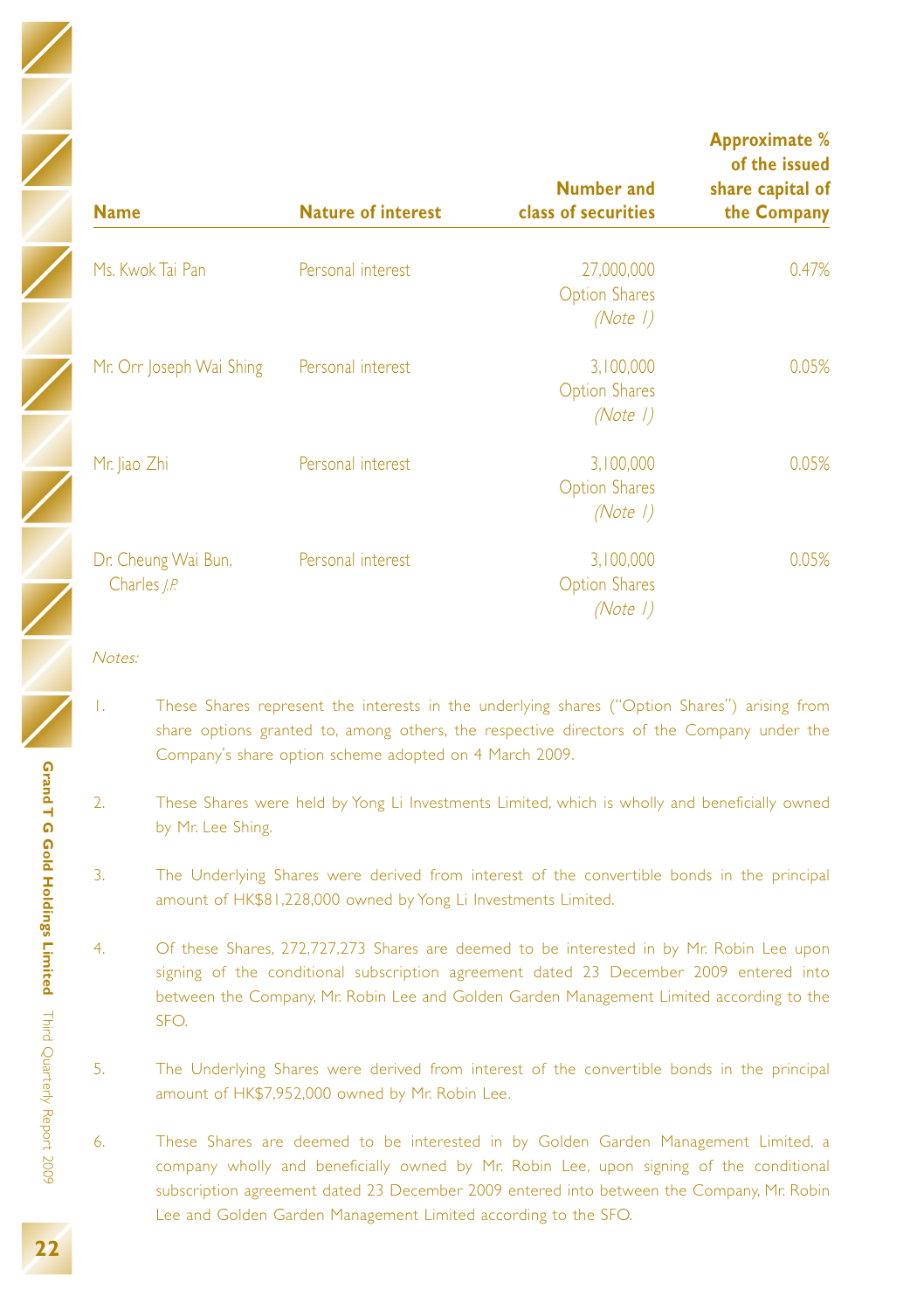Save as disclosed above, as at 31 December 2009, none of the Directors or chief executives of the Company had any interests and short positions in the Shares, Underlying Shares or debentures of the Company or its associated corporations (within the meaning of Part XV of the SFO) which were recorded in the register required to be kept under section 352 of the SFO, or which were required to be notified to the Company and the Stock Exchange pursuant to Rule 5.46 to 5.67 of the GEM Listing Rules.

# **PERSONS WHO HAVE AN INTEREST OR SHORT POSITION WHICH IS DISCLOSEABLE UNDER DIVISION 2 AND 3 OF PART XV OF THE SFO AND SUBSTANTIAL SHAREHOLDING**

| <b>Name</b>                                                   | <b>Nature of interest</b>                | Number and<br>class of securities           | <b>Approximate</b> %<br>of the issued<br>share capital of<br>the Company |
|---------------------------------------------------------------|------------------------------------------|---------------------------------------------|--------------------------------------------------------------------------|
| <b>Baker Steel Capital</b><br>Managers LLP<br>("Baker Steel") | Interest in a controlled<br>corporations | 382,003,200 Shares<br>(Note $\sqrt{}$ )     | 12.34%                                                                   |
|                                                               |                                          | 332.571.429                                 |                                                                          |
|                                                               |                                          | <b>Underlying Shares</b><br><i>(Note 2)</i> |                                                                          |

#### Notes:

- 1. These Shares were held by five funds managed by Baker Steel, namely Genus Natural Resources Master Fund, Genus Dynamic Gold Fund, Ruffer Baker Steel Gold Fund, RIT Capital Partners Baker Steel and Baker Steel Gold Fund.
- 2. The Underlying Shares were derived from interest of the convertible bonds in the principal amount of HK\$23,280,000 owned by five funds managed by Baker Steel, namely Genus Natural Resources Master Fund, Genus Dynamic Gold Fund, Ruffer Baker Steel Gold Fund, RIT Capital Partners Baker Steel and Baker Steel Gold Fund.

Save as disclosed above, as at 31 December 2009, the Company had not been notified of any other person (other than the Directors or chief executives of the Company) who had an interest or short position in the Shares or underlying Shares of the Company which were required to be kept under Section 336 of the SFO.